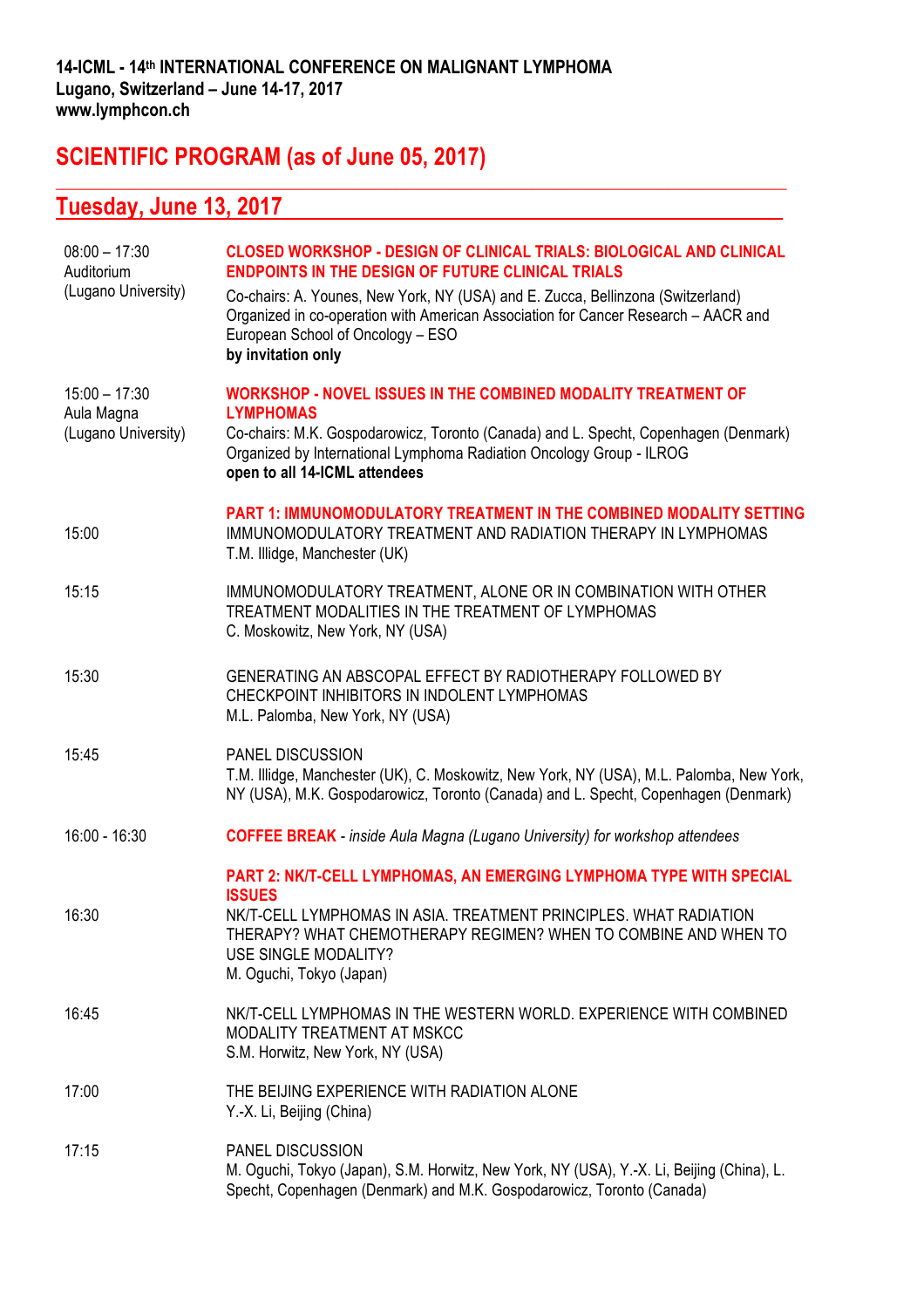# **Wednesday, June 14, 2017**

| $08:30 - 12:00$<br>Marquee           | <b>POSTER SESSION SET UP</b>                                                                                                                                 |
|--------------------------------------|--------------------------------------------------------------------------------------------------------------------------------------------------------------|
| $08:30 - 09:15$                      | "MEET THE PROFESSOR" SESSIONS<br>5 parallel sessions                                                                                                         |
| Room A                               | CHEMOTHERAPY-FREE TREATMENT OF INDOLENT LYMPHOMAS<br>J.W. Friedberg, Rochester, NY (USA)<br>repeated on Thursday, June 15, in Aula Magna (Lugano University) |
| Room B and<br>Marquee                | THE 2016 UPDATED WHO CLASSIFICATION OF LYMPHOID NEOPLASIAS<br>L. Quintanilla-Martinez, Tuebingen (Germany)<br>repeated on Friday, June 16 in Cinema Corso    |
| Cinema Corso                         | ROLE AND TIMING OF NEW DRUGS IN CLL<br>M. Hallek, Cologne (Germany)<br>repeated on Friday, June 16, in Room A                                                |
| Auditorium<br>(Lugano<br>University) | THE ROLE OF STEM CELL TRANSPLANT FOR LYMPHOMA IN 2017<br>J.G. Gribben, London (UK)<br>repeated today at 09:30 in Auditorium (Lugano University)              |
| Aula Magna<br>(Lugano<br>University) | THE COSTS OF CARE IN HAEMATOLOGICAL CANCERS: HEALTH ECONOMIC<br><b>ISSUES</b><br>M.F. Fey, Bern (Switzerland)<br>offered only once                           |
| $09:30 - 10:15$                      | 5 parallel sessions                                                                                                                                          |
| Room A                               | RESPONSE-ADAPTED THERAPY IN HODGKIN LYMPHOMA<br>P.W.M. Johnson, Southampton (UK)<br>repeated on Thursday, June 15, in Cinema Corso                           |
| Room B and<br>Marquee                | DISEASE-ORIENTED TREATMENT OF T-CELL LYMPHOMAS<br>K. Tobinai, Tokyo (Japan)<br>offered only once                                                             |
| Cinema Corso                         | <b>CLINICAL APPLICATIONS OF GENOME STUDIES</b><br>A. Younes, New York, NY (USA)<br>repeated on Thursday, June 15, in Room B                                  |
| Auditorium<br>(Lugano<br>University) | THE ROLE OF STEM CELL TRANSPLANT FOR LYMPHOMA IN 2017<br>J.G. Gribben, London (UK)                                                                           |
| Aula Magna<br>(Lugano<br>University) | THE MULTIPLE FACETS OF MARGINAL ZONE LYMPHOMAS<br>M. Raderer, Vienna (Austria)<br>repeated on Friday, June 16, in Room B                                     |
| $10:15 - 10:35$<br>Marquee           | <b>COFFEE BREAK</b>                                                                                                                                          |

**\_\_\_\_\_\_\_\_\_\_\_\_\_\_\_\_\_\_\_\_\_\_\_\_\_\_\_\_\_\_\_\_\_\_\_\_\_\_\_\_\_\_\_\_\_\_\_\_\_\_\_\_\_\_\_\_\_\_\_\_\_\_\_\_\_\_\_\_\_\_\_\_\_\_\_\_\_\_\_\_\_\_\_\_\_\_\_**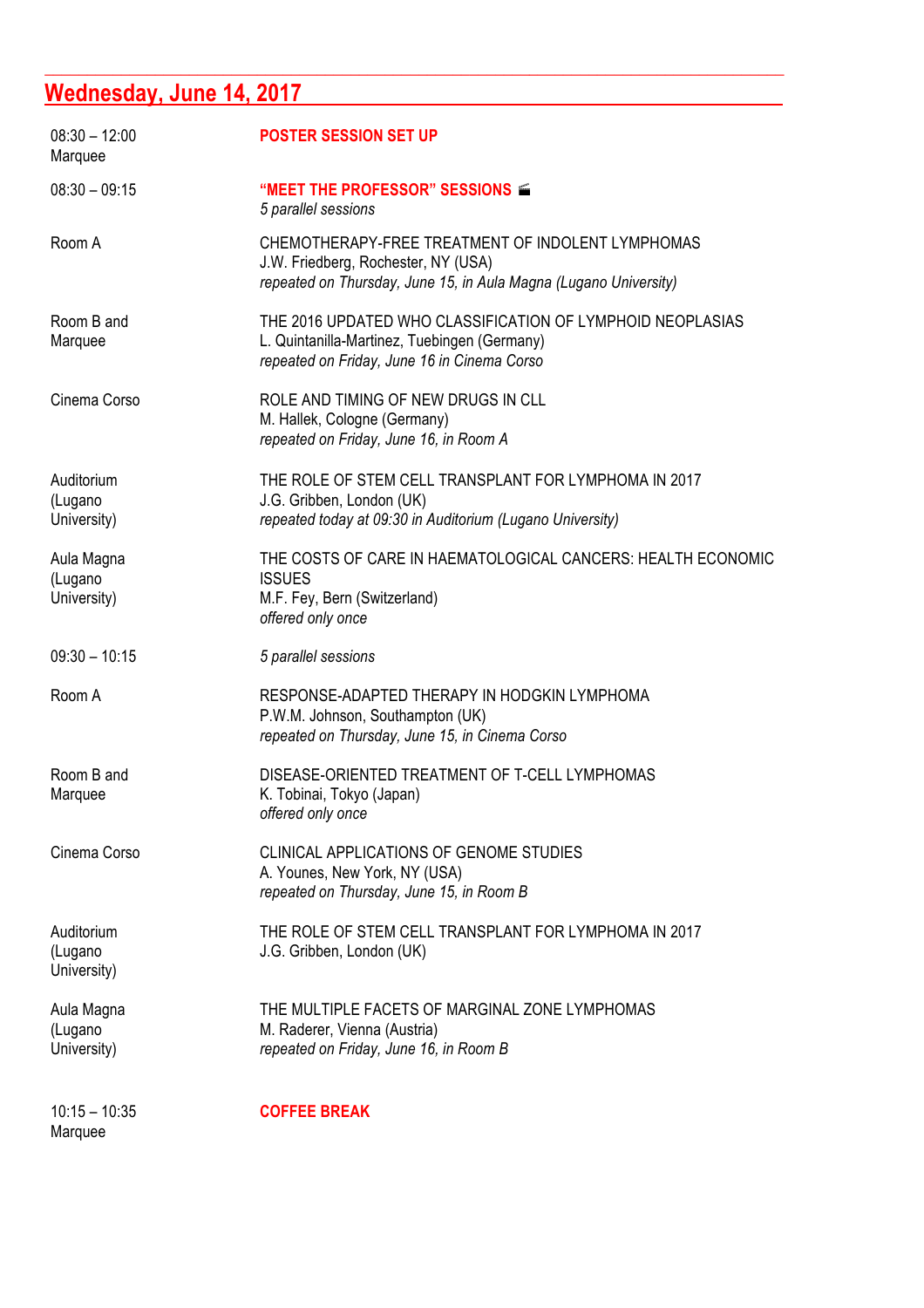| $10:35 - 12:00$                                                                                 |                                                                                                        | <b>EDUCATIONAL SYMPOSIA</b><br>2 parallel sessions                                                                                                                                                                                                                                   |  |  |
|-------------------------------------------------------------------------------------------------|--------------------------------------------------------------------------------------------------------|--------------------------------------------------------------------------------------------------------------------------------------------------------------------------------------------------------------------------------------------------------------------------------------|--|--|
| Room A, Cinema Corso<br>and Aula Magna<br>(Lugano University)                                   |                                                                                                        | AGGRESSIVE LYMPHOMAS<br>Chair: E. Campo, Barcelona (Spain)                                                                                                                                                                                                                           |  |  |
|                                                                                                 |                                                                                                        | MOLECULAR GENETICS OF AGGRESSIVE B CELL LYMPHOMAS<br>R. Dalla-Favera, New York, NY (USA)<br>PATHOLOGY AND CLASSIFICATION OF AGGRESSIVE MATURE B-CELL<br><b>LYMPHOMAS</b><br>E. Campo, Barcelona (Spain)<br>TREATMENT OF AGGRESSIVE B-CELL LYMPHOMAS<br>S.M. Smith, Chicago, IL (USA) |  |  |
| Room B<br>and Marquee                                                                           |                                                                                                        | <b>IMMUNOTHERAPY IN LYMPHOMAS</b><br>Chair: S.M. Ansell, Rochester, MN (USA)                                                                                                                                                                                                         |  |  |
|                                                                                                 |                                                                                                        | <b>IMMUNOLOGY</b><br>F. Caligaris-Cappio, Milan (Italy)<br><b>CAR T-CELLS</b><br>D.G. Maloney, Seattle, WA (USA)<br><b>CHECKPOINT INHIBITORS</b><br>S.M. Ansell, Rochester, MN (USA)                                                                                                 |  |  |
| $12:00 - 18:30$<br>Marquee                                                                      | Abstract<br>number                                                                                     | <b>POSTER SESSION</b><br>(printing and delivery of the posters sponsored by Takeda Oncology)                                                                                                                                                                                         |  |  |
|                                                                                                 | 140 - 163<br>164 - 177<br>178 - 204<br>205 - 214<br>215 - 234<br>$235 - 241$<br>242 - 257<br>258 - 289 | PATHOLOGY AND BIOLOGY<br><b>HODGKIN LYMPHOMA</b><br>AGGRESSIVE LYMPHOMAS<br>MANTLE CELL LYMPHOMA<br><b>INDOLENT LYMPHOMAS</b><br><b>CLL</b><br>NK and T-CELL LYMPHOMAS<br>NEW DRUG DEVELOPMENT                                                                                       |  |  |
| $12:00 - 13:00$<br>Marquee                                                                      |                                                                                                        | <b>LUNCH TIME AND POSTER VIEWING</b>                                                                                                                                                                                                                                                 |  |  |
| $13:00 - 14:00$<br>Room A, B, Marquee,<br>Cinema Corso and<br>Aula Magna<br>(Lugano University) |                                                                                                        | OPENING OF THE CONFERENCE<br>WELCOME AND INTRODUCTORY REMARKS<br>F. Cavalli, Bellinzona (Switzerland)                                                                                                                                                                                |  |  |
|                                                                                                 |                                                                                                        | <b>HENRY KAPLAN MEMORIAL LECTURE AND ICML PRIZE</b><br>Laudatio: A. Lanzavecchia, Bellinzona (Switzerland)                                                                                                                                                                           |  |  |
|                                                                                                 | 001                                                                                                    | IMMUNOTHERAPY COMES OF AGE TO TREAT LYMPHOMAS<br>R. Levy, Stanford, CA (USA)                                                                                                                                                                                                         |  |  |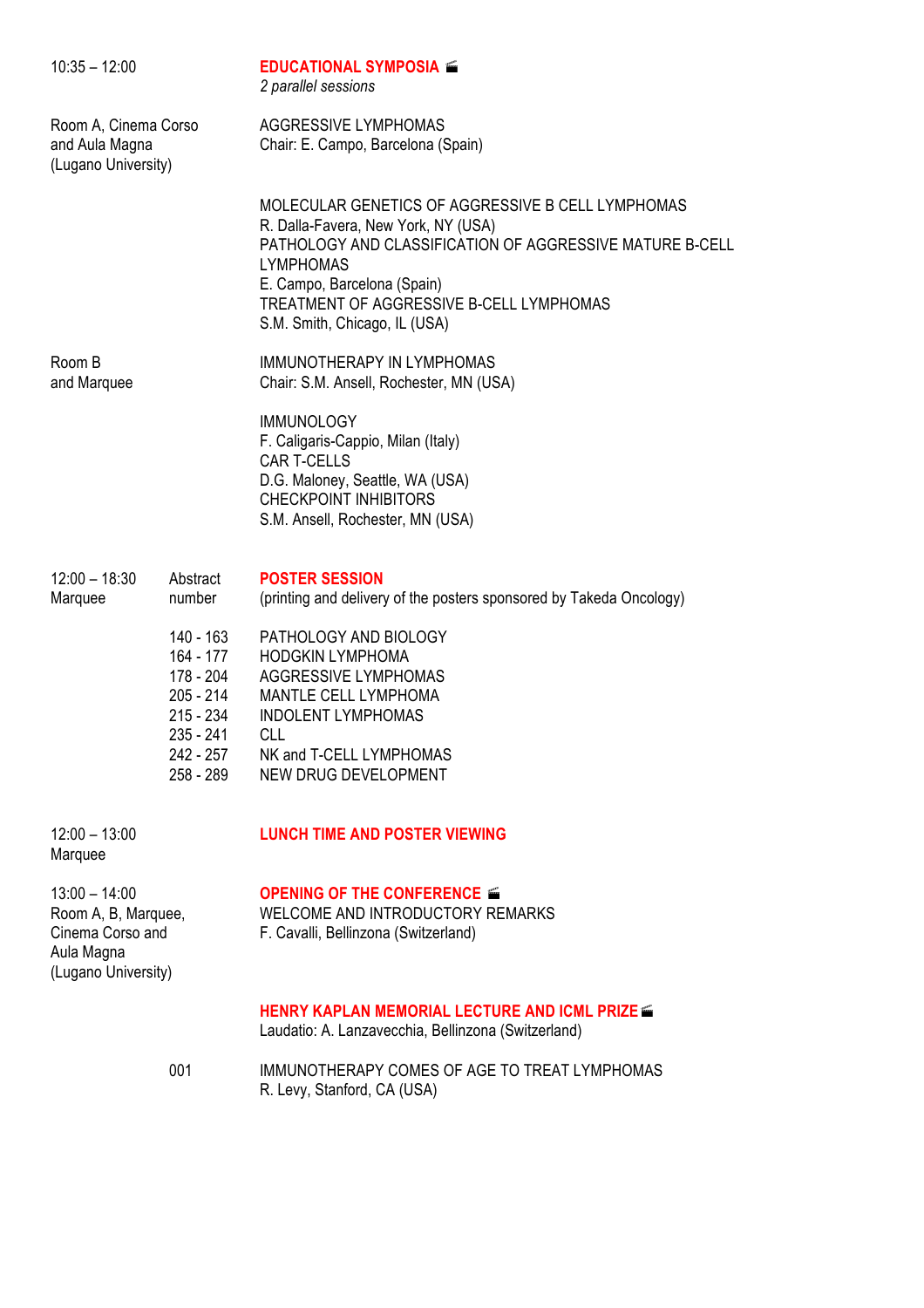| $14:00 - 15:15$<br>Room A, B, Marquee,<br>Cinema Corso and<br>Aula Magna<br>(Lugano University) |     | <b>PLENARY SESSION</b><br>Co-chairs: J.M. Vose, Omaha, NE (USA) and J.W. Friedberg, Rochester, NY (USA)                                                                                                                                                                                      |
|-------------------------------------------------------------------------------------------------|-----|----------------------------------------------------------------------------------------------------------------------------------------------------------------------------------------------------------------------------------------------------------------------------------------------|
| 14:00                                                                                           | 004 | INTERIM REPORT FROM A PHASE 2 MULTICENTER STUDY OF TAZEMETOSTAT,<br>AN EZH2 INHIBITOR, IN PATIENTS WITH RELAPSED OR REFRACTORY B-CELL<br>NON-HODGKIN LYMPHOMAS<br>F. Morschhauser, Lille (France)                                                                                            |
| 14:15                                                                                           |     | Discussant: T.E. Witzig, Rochester, MN (USA)                                                                                                                                                                                                                                                 |
| 14:25                                                                                           | 005 | CRISPR-Cas9 GENETIC SCREENS UNCOVER A B CELL RECEPTOR-MYD88<br>SUPERPATHWAY IN DIFFUSE LARGE B CELL LYMPHOMA<br>R.M. Young, Bethesda, MD (USA)                                                                                                                                               |
| 14:40                                                                                           |     | Discussant: R. Dalla-Favera, New York, NY (USA)                                                                                                                                                                                                                                              |
| 14:50                                                                                           | 006 | BENDAMUSTINE (B), FOLLOWED BY OBINUTUZUMAB (G) AND VENETOCLAX (A)<br>IN PATIENTS WITH CHRONIC LYMPHOCYTIC LEUKEMIA (CLL): CLL2-BAG TRIAL<br>OF THE GERMAN CLL STUDY GROUP (GCLLSG)<br>P. Cramer, Cologne (Germany)<br>Best Abstract Merit Award, sponsored by Swiss Cancer League Foundation |
| 15:05                                                                                           |     | Discussant: D. Rossi, Bellinzona (Switzerland)                                                                                                                                                                                                                                               |
| $15:15 - 15:40$<br>Marquee, Cinema Corso<br>and Aula Magna<br>(Lugano University)               |     | <b>COFFEE BREAK</b>                                                                                                                                                                                                                                                                          |
| $15:40 - 16:40$<br>Room A, B, Marquee,<br>Cinema Corso and<br>Aula Magna<br>(Lugano University) |     | <b>AACR-ICML JOINT SESSION - CANCER IMMUNOTHERAPY</b><br>Co-chairs: F. Cavalli, Bellinzona (Switzerland) and M. Foti, Philadelphia, PA (USA)                                                                                                                                                 |
| 15:40                                                                                           | 007 | GLOBAL PIVOTAL PHASE 2 TRIAL OF THE CD19-TARGETED THERAPY CTL019 IN<br>ADULT PATIENTS WITH RELAPSED OR REFRACTORY (R/R) DIFFUSE LARGE B-<br>CELL LYMPHOMA (DLBCL)—AN INTERIM ANALYSIS<br>S.J. Schuster, Philadelphia, PA (USA)                                                               |
| 15:55                                                                                           | 008 | AXICABTAGENE CILOLEUCEL (AXI-CEL; KTE-C19) IN PATIENTS WITH<br>REFRACTORY AGGRESSIVE NON-HODGKIN LYMPHOMAS (NHL): PRIMARY<br>RESULTS OF THE PIVOTAL TRIAL ZUMA-1<br>S.S. Neelapu, Houston, TX (USA)                                                                                          |
| 16:10                                                                                           | 009 | WHAT CAN WE LEARN REGARDING IMMUNOTHERAPY FROM MALIGNANT<br>MELANOMA?<br>A.M.M. Eggermont, Villejuif (France)                                                                                                                                                                                |
| 16:25                                                                                           | 010 | WHAT CAN WE LEARN REGARDING IMMUNOTHERAPY FROM LUNG CANCER?<br>R. Stahel, Zurich (Switzerland)                                                                                                                                                                                               |
| $16:40 - 17:00$                                                                                 |     | <b>BREAK</b>                                                                                                                                                                                                                                                                                 |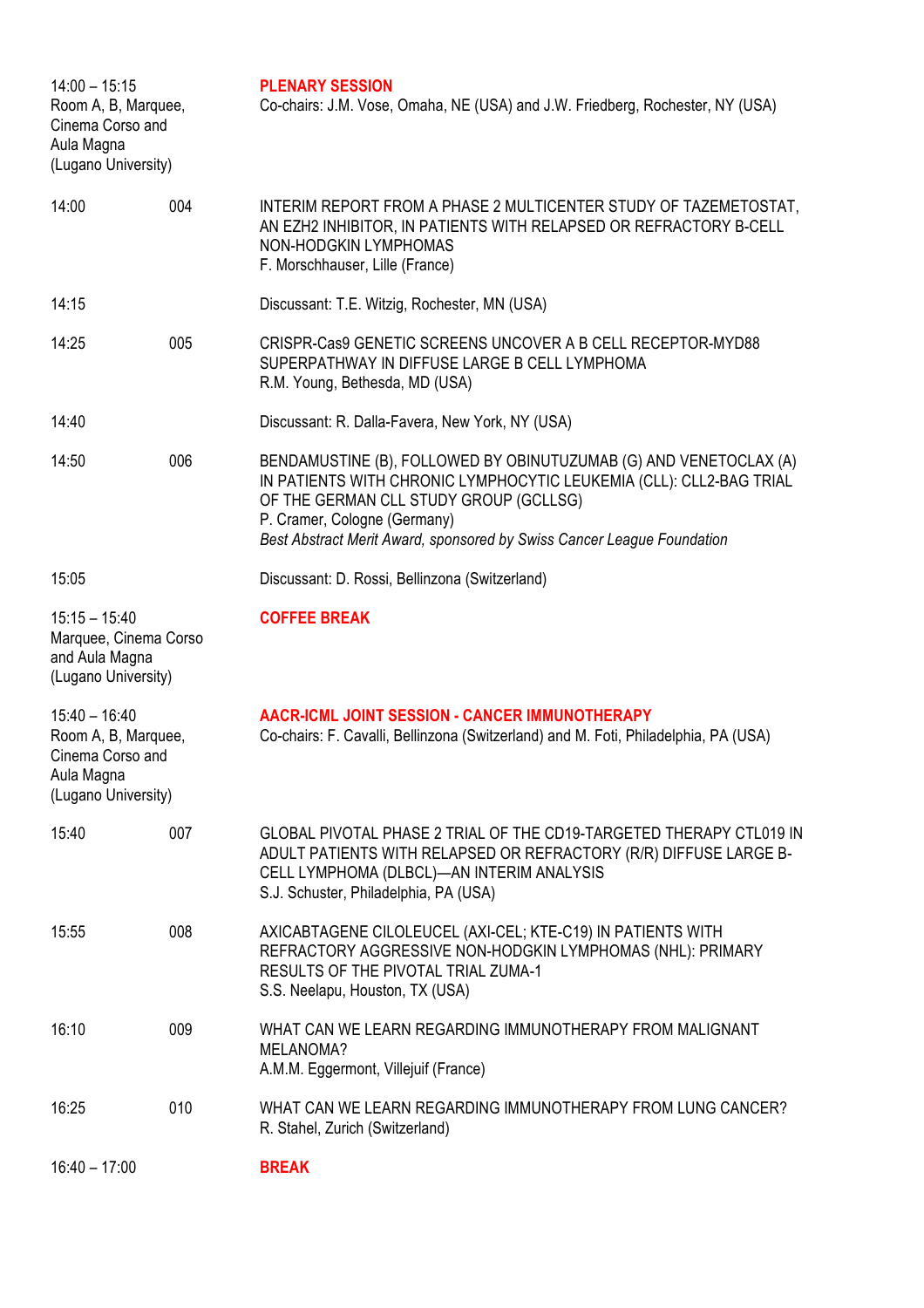| $17:00 - 18:00$       |     | <b>"FOCUS ON" SESSIONS</b><br>5 parallel sessions                                                                                                                                                                                                         |
|-----------------------|-----|-----------------------------------------------------------------------------------------------------------------------------------------------------------------------------------------------------------------------------------------------------------|
| Room A                |     | <b>CLASSICAL THERAPIES FOR FOLLICULAR LYMPHOMA</b><br>Chair: A.T. Lister, London (UK)                                                                                                                                                                     |
| 17:00                 | 011 | OUTCOME OF CURATIVE RADIOTHERAPY FOR LOCALISED FOLLICULAR<br>LYMPHOMA IN THE ERA OF <sup>18</sup> F-FDG PET-CT STAGING: AN INTERNATIONAL<br>COLLABORATIVE STUDY ON BEHALF OF ILROG<br>J.L. Brady, London (UK)                                             |
| 17:10                 | 012 | CVP OR R-CVP GIVEN AFTER INVOLVED-FIELD RADIOTHERAPY IMPROVES<br>PROGRESSION FREE SURVIVAL IN STAGE I-II FOLLICULAR LYMPHOMA:<br>RESULTS OF AN INTERNATIONAL RANDOMIZED TRIAL<br>M.P. MacManus, Melbourne (Australia)                                     |
| 17:20                 | 013 | RITUXIMAB MAINTENANCE VERSUS OBSERVATION AFTER<br>IMMUNOCHEMOTHERAPY (R-CHOP, R-MCP, R-FCM) IN PREVIOUSLY UNTREATED<br>FOLLICULAR LYMPHOMA: A RANDOMISED TRIAL OF GLSG AND OSHO<br>E. Hoster, Munich (Germany)                                            |
| 17:30                 | 014 | DURABLE BENEFIT OF RITUXIMAB MAINTENANCE POST-AUTOGRAFT IN<br>PATIENTS WITH RELAPSED FOLLICULAR LYMPHOMA: 12-YEAR FOLLOW-UP OF<br>THE EBMT LYMPHOMA WORKING PARTY LYM1 TRIAL<br>R. Pettengell, London (UK)                                                |
| 17:40                 | 015 | LONG TERM RESULTS OF THE FOLL05 RANDOMIZED STUDY COMPARING R-CVP<br>WITH R-CHOP AND R-FM AS FIRST LINE THERAPY IN PATIENTS WITH ADVANCED<br>STAGE FOLLICULAR LYMPHOMA. A FIL STUDY<br>S. Luminari, Reggio Emilia (Italy)                                  |
| 17:50                 | 016 | CAUSE OF DEATH IN FOLLICULAR LYMPHOMA IN THE RITUXIMAB ERA: A<br>POOLED ANALYSIS OF FRENCH AND US COHORTS<br>C. Sarkozy, Pierre Bénite (France)                                                                                                           |
| Room B<br>and Marquee |     | PET/CT: VISUAL ASSESSMENT AND BEYOND<br>Chair: B.D. Cheson, Washington D.C. (USA)                                                                                                                                                                         |
| 17:00                 | 017 | PROGNOSTIC VALUE OF BASELINE TOTAL METABOLIC TUMOR VOLUME (TMTV)<br>FOR PATIENTS WITH EARLY STAGE HODGKIN LYMPHOMA ENROLLED IN THE<br>STANDARD ARM OF THE H10 (EORTC/LYSA/FIL) TRIAL<br>A. Cottereau, Paris (France)                                      |
| 17:10                 | 018 | BASELINE METABOLIC TUMOR VOLUME IS AN INDEPENDENT PROGNOSTIC<br>FACTOR FOR RELAPSED AND REFRACTORY HODGKIN LYMPHOMA PATIENTS<br>RECEIVING PET-ADAPTED SALVAGE THERAPY WITH BRENTUXIMAB VEDOTIN<br>AND AUGMENTED ICE<br>A.J. Moskowitz, New York, NY (USA) |
| 17:20                 | 019 | CAN BASELINE PET-CT FEATURES PREDICT OUTCOMES IN ADVANCED<br>HODGKIN LYMPHOMA? A PROSPECTIVE EVALUATION OF UK PATIENTS IN THE<br>RATHL TRIAL (CRUK/07/033)<br>L.C. Pike, London (UK)                                                                      |
| 17:30                 | 020 | CLINICAL CHARACTERISTICS OF PATIENTS WITH NEGATIVE INTERIM-PET AND<br>POSITIVE FINAL PET: DATA FROM THE PROSPECTIVE PET-ORIENTED HD0801<br>STUDY BY FONDAZIONE ITALIANA LINFOMI (FIL)<br>L. Rigacci, Florence (Italy)                                     |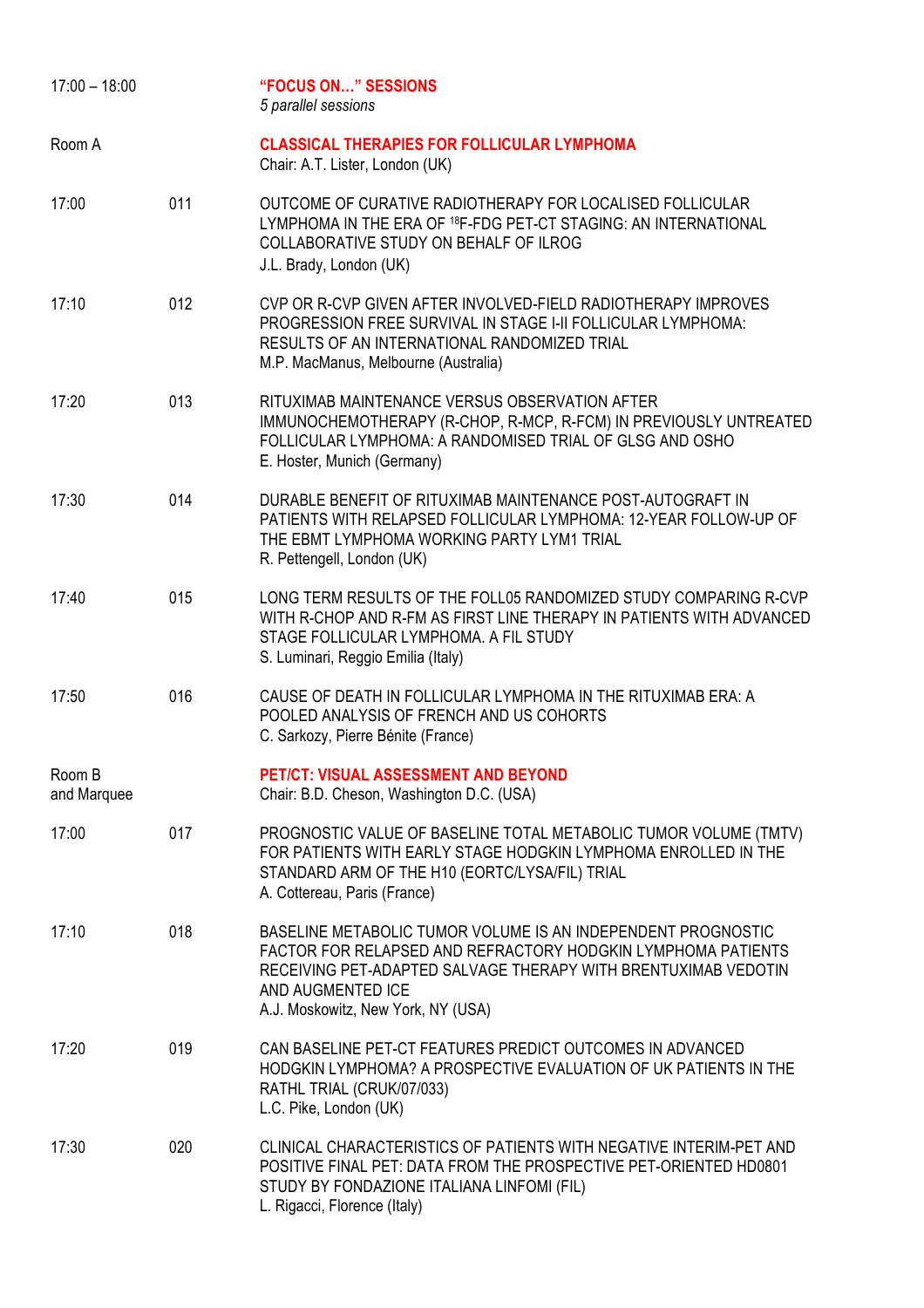| 17:40                             | 021 | PROGNOSTIC VALUE OF PET-CT AFTER FIRST-LINE IMMUNOCHEMOTHERAPY<br>FOR FOLLICULAR LYMPHOMA IN THE PHASE III GALLIUM STUDY<br>J. Trotman, Sydney (Australia)                                                                |
|-----------------------------------|-----|---------------------------------------------------------------------------------------------------------------------------------------------------------------------------------------------------------------------------|
| 17:50                             | 022 | FDG-PET AS A BIOMARKER OF RESPONSE IN DLBCL: THE HOVON 84 STUDY<br><b>EXPERIENCE</b><br>C.N. Burggraaff, Amsterdam (The Netherlands)                                                                                      |
| Cinema Corso                      |     | <b>CLINICO-PATHOLOGICAL CORRELATIONS</b><br>Chair: E.S. Jaffe, Bethesda, MD (USA)                                                                                                                                         |
| 17:00                             | 023 | NON-MEDIASTINAL CASES OF GREY ZONE LYMPHOMA: A PATHOLOGICAL AND<br>CLINICAL SERIES OF 17 CASES FROM THE LYSA<br>C. Sarkozy, Pierre Bénite (France)                                                                        |
| 17:10                             | 024 | FOXP1 EXPRESSION IS INVERSELY CORRELATED WITH EZH2 MUTATION<br>STATUS AND PREDICTS POOR FAILURE-FREE SURVIVAL IN FOLLICULAR<br>LYMPHOMA TREATED WITH RITUXIMAB AND CHEMOTHERAPY<br>A. Mottok, Vancouver (Canada)          |
| 17:20                             | 025 | ELEVATED EXPRESSION OF LAG3 IS ASSOCIATED WITH POOR OUTCOME IN<br>PATIENTS WITH DLBCL TREATED WITH R-CHOP<br>C. Keane, Woolloongabba (Australia)                                                                          |
| 17:30                             | 026 | CELL OF ORIGIN COMBINED WITH CNS INTERNATIONAL PROGNOSTIC INDEX<br><b>IMPROVES IDENTIFICATION OF DLBCL PATIENTS WITH HIGH CNS RELAPSE RISK</b><br>AFTER INITIAL IMMUNOCHEMOTHERAPY<br>M. Klanova, Prague (Czech Republic) |
| 17:40                             | 027 | NKP46 EXPRESSION IS A DIAGNOSTIC AND PROGNOSTIC BIOMARKER IN<br>PRIMARY GASTROINTESTINAL T-CELL LYMPHOPROLIFERATIONS. A CELAC<br><b>NETWORK STUDY</b><br>M. Cheminant, Paris (France)                                     |
| 17:50                             | 028 | ADULT PATIENTS WITH CAEBV-LIKE FEATURES: A DISTINCT SUBTYPE OF<br>EPSTEIN-BARR VIRUS POSITIVE T/NK-CELL LYMPHOPROLIFERATIVE DISORDER<br>K. Kawamoto, Kurume (Japan)                                                       |
| Auditorium<br>(Lugano University) |     | <b>NOVEL ANTI-LYMPHOMA DRUGS</b><br>Chair: T.E. Witzig, Rochester, MN (USA)                                                                                                                                               |
| 17:00                             | 029 | PHARMACOLOGICAL ACTIVITY OF CB-103 IN HAEMATOLOGICAL MALIGNANCIES<br>- AN ORAL PAN-NOTCH INHIBITOR WITH A NOVEL MODE OF ACTION<br>D. Weber, Basel (Switzerland)                                                           |
| 17:10                             | 030 | ANTI-TUMOR ACTIVITY OF DARATUMUMAB, A NOVEL HUMAN ANTI CD38<br>MONOCLONAL ANTIBODY, IN IN VITRO AND IN VIVO MODELS OF B-CELL NON-<br><b>HODGKIN LYMPHOMA</b><br>P. Pérez-Galán, Barcelona (Spain)                         |
| 17:20                             | 031 | A NEW BCL-2 INHIBITOR (S55746/BCL201) AS MONOTHERAPY IN PATIENTS WITH<br>RELAPSED OR REFRACTORY NON-HODGKIN LYMPHOMA: PRELIMINARY<br>RESULTS OF THE FIRST-IN-HUMAN STUDY<br>S. Le Gouill, Nantes (France)                 |
| 17:30                             | 032 | PHASE I STUDY OF IPH4102, ANTI-KIR3DL2 MAB, IN RELAPSED/REFRACTORY<br>CUTANEOUS T-CELL LYMPHOMAS (CTCL): DOSE-ESCALATION SAFETY,<br>BIOMARKER AND CLINICAL ACTIVITY RESULTS<br>Y.H. Kim, Stanford, CA (USA)               |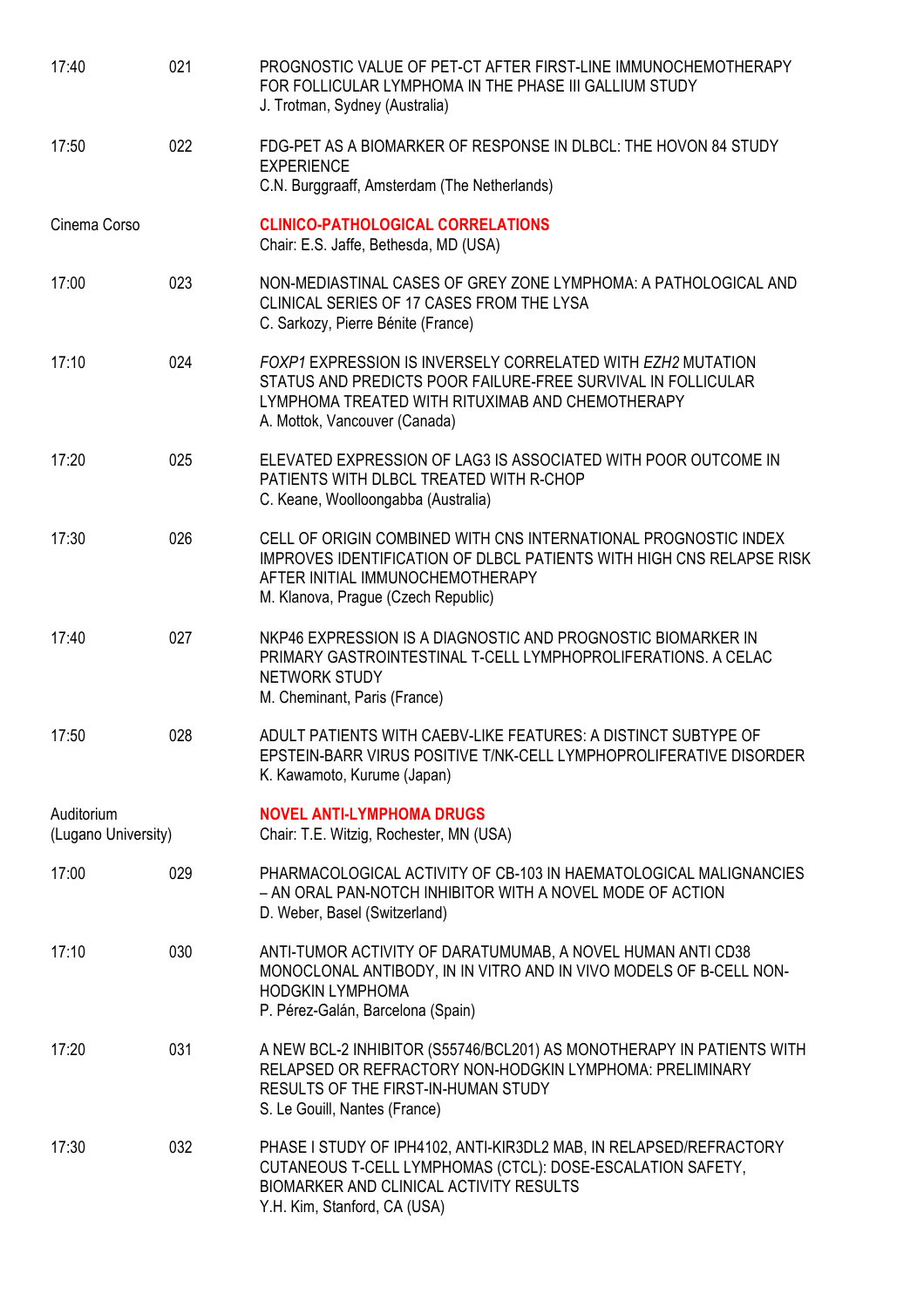| 17:40                             | 033 | A PHASE 1 STUDY OF THE ANTI-CD37 ANTIBODY-DRUG CONJUGATE AGS67E IN<br>ADVANCED LYMPHOID MALIGNANCIES. INTERIM RESULTS<br>A. Sawas, New York, NY (USA)                                                            |
|-----------------------------------|-----|------------------------------------------------------------------------------------------------------------------------------------------------------------------------------------------------------------------|
| 17:50                             | 034 | FIRST CLINICAL RESULTS OF ADCT-402, A NOVEL PYRROLOBENZODIAZEPINE-<br>BASED ANTIBODY DRUG CONJUGATE (ADC), IN RELAPSED/REFRACTORY B-<br><b>CELL LINEAGE NHL</b><br>B.S. Kahl, St. Louis, MO (USA)                |
| Aula Magna<br>(Lugano University) |     | <b>CHEMOTHERAPY-FREE COMBINATIONS</b><br>Chair: S.M. Smith, Chicago, IL (USA)                                                                                                                                    |
| 17:00                             | 035 | FINAL RESULTS OF CALGB 50803 (ALLIANCE): A PHASE 2 TRIAL OF<br>LENALIDOMIDE PLUS RITUXIMAB IN PATIENTS WITH PREVIOUSLY UNTREATED<br>FOLLICULAR LYMPHOMA<br>P. Martin, New York, NY (USA)                         |
| 17:10                             | 036 | L-MIND: MOR208 COMBINED WITH LENALIDOMIDE (LEN) IN PATIENTS WITH<br>RELAPSED OR REFRACTORY DIFFUSE LARGE B-CELL LYMPHOMA (R-R DLBCL) -<br>A SINGLE-ARM PHASE II STUDY<br>G. Salles, Lyon (France)                |
| 17:20                             | 037 | A PHASE II LYSA STUDY OF OBINUTUZUMAB COMBINED WITH LENALIDOMIDE<br>FOR RELAPSED OR REFRACTORY FOLLICULAR B-CELL LYMPHOMA<br>F. Morschhauser, Lille (France)                                                     |
| 17:30                             | 038 | PHASE IB STUDY OF CC-122 IN COMBINATION WITH OBINUTUZUMAB (GA101):<br>RELAPSED OR REFRACTORY (R/R) PATIENTS WITH B-CELL NON-HODGKIN<br>LYMPHOMAS (NHL)<br>J.M. Michot, Villejuif (France)                        |
| 17:40                             | 039 | PHASE I/IB DOSE ESCALATION AND EXPANSION OF IBRUTINIB AND BUPARLISIB<br>IN RELAPSED/REFRACTORY DIFFUSE LARGE B-CELL LYMPHOMA, MANTLE CELL<br>LYMPHOMA, AND FOLLICULAR LYMPHOMA<br>C. Batlevi, New York, NY (USA) |
| 17:50                             | 040 | UPDATED RESULTS OF A MULTICENTER PHASE I/IB STUDY OF TGR-1202 IN<br>COMBINATION WITH IBRUTINIB IN PATIENTS WITH RELAPSED OR REFRACTORY<br><b>MCL OR CLL</b><br>M.S. Davids, Boston, MA (USA)                     |

#### **Thursday, June 15, 2017**

| $08:00 - 08:45$       | <b>MEET THE PROFESSOR SESSIONS <math>\leq</math></b><br>5 parallel sessions                                                                                     |
|-----------------------|-----------------------------------------------------------------------------------------------------------------------------------------------------------------|
| Room A                | MANAGEMENT OF AGGRESSIVE LYMPHOMAS IN VERY ELDERLY PATIENTS<br>C. Thieblemont, Paris (France)<br>repeated on Friday, June 16, in Aula Magna (Lugano University) |
| Room B<br>and Marquee | CLINICAL APPLICATIONS OF GENOME STUDIES<br>A. Younes, New York, NY (USA)                                                                                        |
| Cinema Corso          | RESPONSE-ADAPTED THERAPY IN HODGKIN LYMPHOMA<br>P.W.M. Johnson, Southampton (UK)                                                                                |

**\_\_\_\_\_\_\_\_\_\_\_\_\_\_\_\_\_\_\_\_\_\_\_\_\_\_\_\_\_\_\_\_\_\_\_\_\_\_\_\_\_\_\_\_\_\_\_\_\_\_\_\_\_\_\_\_\_\_\_\_\_\_\_\_\_\_\_\_\_\_\_\_\_\_\_\_\_\_\_\_\_\_\_\_\_**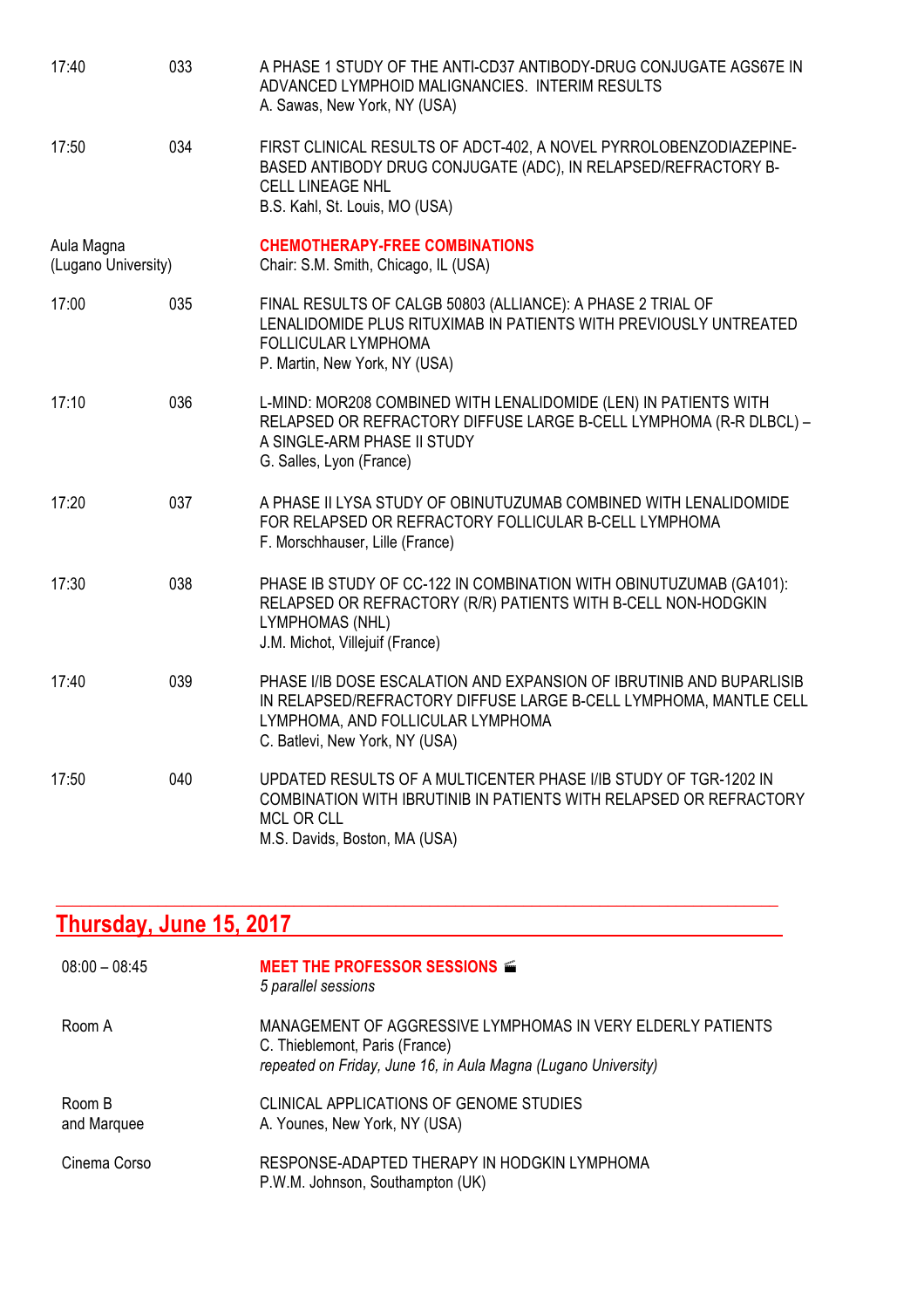| Auditorium<br>(Lugano<br>University)     |                    | ALCL AND PTCL: WHAT CAN PEDIATRIC AND ADULT ONCOLOGISTS LEARN<br><b>FROM EACH OTHER?</b><br>L. Brugières, Villejuif (France) and F. D'Amore, Aarhus (Denmark)<br>offered only once           |
|------------------------------------------|--------------------|----------------------------------------------------------------------------------------------------------------------------------------------------------------------------------------------|
| Aula Magna<br>(Lugano<br>University)     |                    | CHEMOTHERAPY-FREE TREATMENT OF INDOLENT LYMPHOMAS<br>J.W. Friedberg, Rochester, NY (USA)                                                                                                     |
| $08:30 - 18:30$<br>Marquee               |                    | <b>POSTER SESSION</b>                                                                                                                                                                        |
| $09:00 - 10:30$                          |                    | "CASE DISCUSSION" SESSIONS: California vs Germany<br>4 parallel sessions                                                                                                                     |
| Room A                                   |                    | <b>HODGKIN LYMPHOMA</b><br>Chair: C. Moskowitz, New York, NY (USA)<br>Discussants: R.H. Advani, Stanford vs P. Borchmann, Cologne                                                            |
| Cinema Corso                             |                    | <b>T-CELL LYMPHOMAS</b><br>Chair: J.M. Vose, Omaha, NE (USA)<br>Discussants: L.C. Pinter-Brown, Orange vs G. Wulf, Goettingen                                                                |
| Auditorium<br>(Lugano University)        |                    | PEDIATRIC AND ADOLESCENT LYMPHOMAS<br>Chair: W. Wössmann, Giessen (Germany)<br>Discussants: C. Bollard, Washington, DC vs B. Burkhardt, Muenster                                             |
| Aula Magna<br>(Lugano University)        |                    | RADIOTHERAPY FOR LYMPHOMAS<br>Chair: L. Specht, Copenhagen (Denmark)<br>Discussants: R.T. Hoppe, Stanford vs G. Mikhaeel, London (UK)                                                        |
| $09:00 - 10:30$<br>Room B<br>and Marquee | Abstract<br>number | <b>SESSION 1 - LYMPHOMA BIOLOGY</b><br>Co-chairs: R. Küppers, Essen (Germany) and M.A. Shipp, Boston, MA (USA)                                                                               |
| 09:00                                    | 041                | GB VIRUS-C (GBV-C) INFECTION AND RISK OF LYMPHOMA: A CASE-CONTROL<br>STUDY FROM NORTH AMERICA<br>A. Fama, Rochester, MN (USA)                                                                |
| 09:15                                    | 042                | DRUG PERTURBATION BASED STRATIFICATION OF LYMPHOPROLIFERATIVE<br><b>DISORDERS</b><br>S. Dietrich, Heidelberg (Germany)                                                                       |
| 09:30                                    | 043                | ETS1 POSITIVELY REGULATES FAIM3 IN ACTIVATED B CELL-LIKE (ABC) DIFFUSE<br>LARGE B CELL LYMPHOMA (DLBCL)<br>V. Priebe, Bellinzona (Switzerland)                                               |
| 09:45                                    | 044                | NOTCH1 MUTATED CHRONIC LYMPHOCYTIC LEUKEMIA CELLS ARE<br>CHARACTERIZED BY A MYC-RELATED OVEREXPRESSION OF NUCLEOPHOSMIN-<br>1 AND RIBOSOME ASSOCIATED COMPONENTS<br>F. Pozzo, Aviano (Italy) |
| 10:00                                    | 045                | ACTIVATION OF RHOA-VAV1 SIGNALING IN ANGIOIMMUNOBLASTIC T-CELL<br><b>LYMPHOMA</b><br>M. Sakata-Yanagimoto, Ibaraki (Japan)                                                                   |
| 10:15                                    | 046                | TARGETABLE FUSIONS OF THE FRK TYROSINE KINASE IN ALK-NEGATIVE<br>ANAPLASTIC LARGE CELL LYMPHOMA<br>R.L. Boddicker, Rochester, MN (USA)                                                       |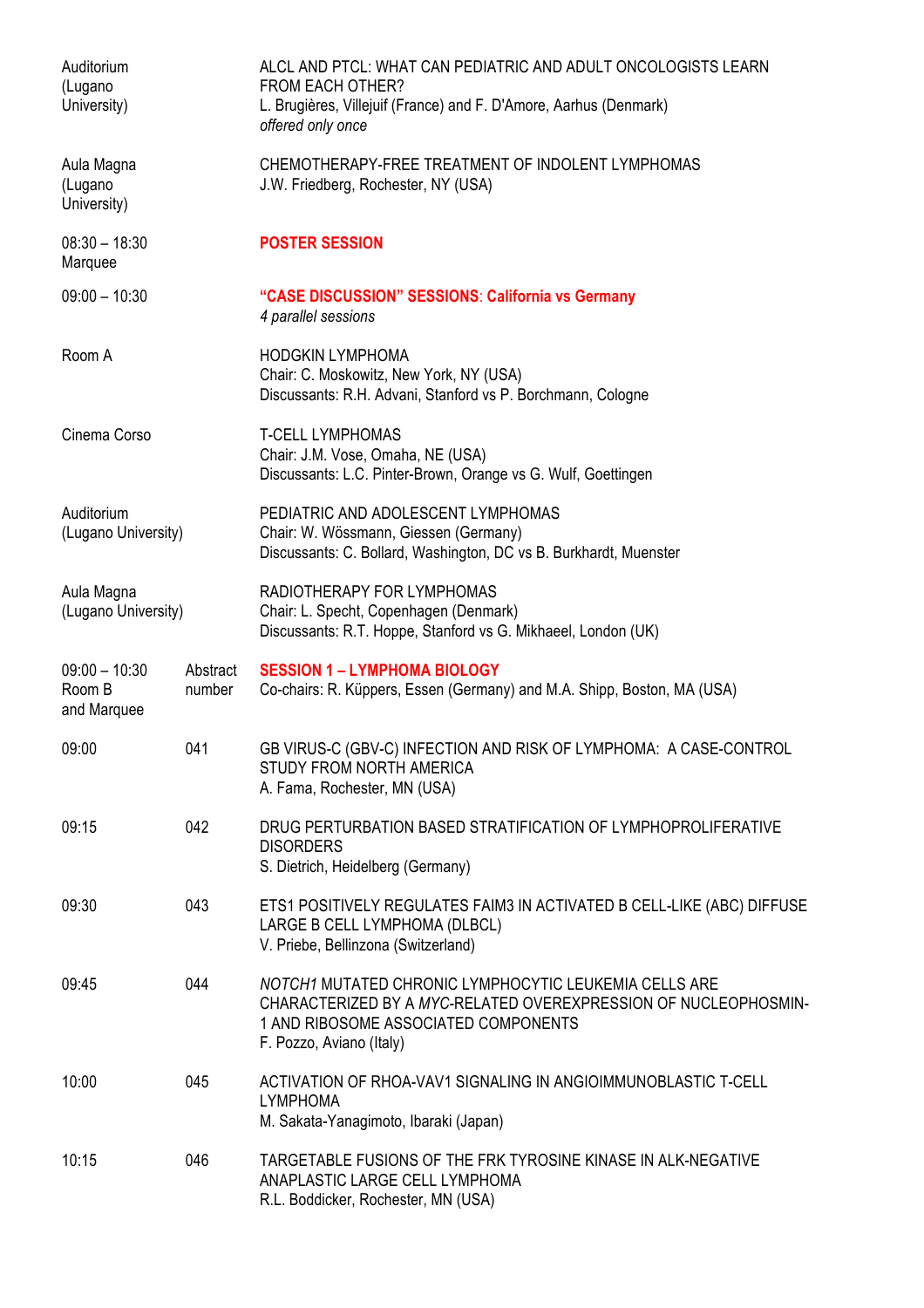| $10:30 - 11:00$<br>Marquee                                                                            |     | <b>COFFEE BREAK</b>                                                                                                                                                                                                                                                           |
|-------------------------------------------------------------------------------------------------------|-----|-------------------------------------------------------------------------------------------------------------------------------------------------------------------------------------------------------------------------------------------------------------------------------|
| $11:00 - 12:00$<br>Room A, B, Marquee,<br>Cinema Corso and Aula<br>Magna (Lugano University)          |     | <b>SESSION 2 - PRIMARY MEDIASTINAL B-CELL LYMPHOMA</b><br>Co-chairs: A.J. Davies, Southampton (UK) and G.S. Nowakowski, Rochester, MN (USA)                                                                                                                                   |
| 11:00                                                                                                 | 047 | MOLECULAR CLASSIFICATION OF PRIMARY MEDIASTINAL LARGE B CELL<br>LYMPHOMA USING FORMALIN-FIXED, PARAFFIN-EMBEDDED TISSUE SPECIMENS<br>- AN LLMPP PROJECT<br>A. Mottok, Vancouver (Canada)                                                                                      |
| 11:15                                                                                                 | 048 | METABOLIC HETEROGENEITY OF BASELINE 18-FDG PET-CT SCAN PREDICTS<br>OUTCOME IN PRIMARY MEDIASTINAL B-CELL LYMPHOMA<br>L. Ceriani, Bellinzona (Switzerland)                                                                                                                     |
| 11:30                                                                                                 | 049 | OUTCOMES OF ADULTS, ADOLESCENTS, AND CHILDREN WITH PRIMARY<br>MEDIASTINAL B-CELL LYMPHOMA TREATED WITH DOSE-ADJUSTED EPOCH-R<br>THERAPY: A MULTICENTER RETROSPECTIVE ANALYSIS<br>L.G. Roth, New York, NY (USA)                                                                |
| 11:45                                                                                                 | 050 | EFFICACY AND SAFETY OF PEMBROLIZUMAB IN RELAPSED/REFRACTORY<br>PRIMARY MEDIASTINAL LARGE B-CELL LYMPHOMA (rrPMBCL): INTERIM<br>ANALYSIS OF THE KEYNOTE-170 PHASE 2 TRIAL<br>P.L. Zinzani, Bologna (Italy)                                                                     |
| $12:00 - 13:00$<br>Marquee                                                                            |     | <b>LUNCH TIME AND POSTER VIEWING</b><br>from 12:30 to 13:00 authors in front of their poster for discussion with attendees                                                                                                                                                    |
| $13:00 - 13:45$<br>Room A, B,<br>Marquee,<br>Cinema Corso<br>and Aula Magna<br>(Lugano<br>University) | 002 | <b>GIANNI BONADONNA MEMORIAL LECTURE &amp;</b><br>Chair: R. Dalla-Favera, New York, NY (USA)<br>sponsored by American Association for Cancer Research - AACR<br>GENETIC SIGNATURES AND TARGETABLE PATHWAYS IN LYMPHOID<br><b>MALIGNANCIES</b><br>M.A. Shipp, Boston, MA (USA) |
| $13:15 - 16:45$                                                                                       |     | <b>WORKSHOP - CONTEMPORARY LYMPHOMA TREATMENT: RADIATION THERAPY</b>                                                                                                                                                                                                          |
| Auditorium<br>(Lugano University)                                                                     |     | <b>ISSUES</b><br>Co-chairs: M.K. Gospodarowicz, Toronto (Canada) and J. Yahalom, New York, NY (USA)<br>Organized by International Lymphoma Radiation Oncology Group - ILROG<br>open to all 14-ICML attendees                                                                  |
| 13:15<br>13:30<br>13:45                                                                               |     | MY INDICATIONS FOR RADIATION THERAPY IN THE PRIMARY TREATMENT OF<br>HODGKIN AND NON HODGKIN LYMPHOMAS<br>A.K. Ng, Boston, MA (USA)<br>C. Thieblemont, Paris (France)<br>U. Ricardi, Turin (Italy)                                                                             |
| 14:00                                                                                                 |     | Case oriented discussion: A.K. Ng, Boston (USA), C. Thieblemont, Paris (France),<br>U. Ricardi, Turin (Italy), J. Yahalom, New York, NY (USA) and M.K. Gospodarowicz,<br>Toronto (Canada)                                                                                     |
| $14:15 - 14:25$                                                                                       |     | <b>BREAK</b>                                                                                                                                                                                                                                                                  |
| 14:25<br>14:40<br>14:55                                                                               |     | MY INDICATIONS FOR RADIATION THERAPY IN RELAPSED/REFRACTORY<br>HODGKIN AND NON HODGKIN LYMPHOMAS<br>J. Yahalom, New York, NY (USA)<br>G. Salles, Lyon (France)<br>G. Mikhaeel, London (UK)                                                                                    |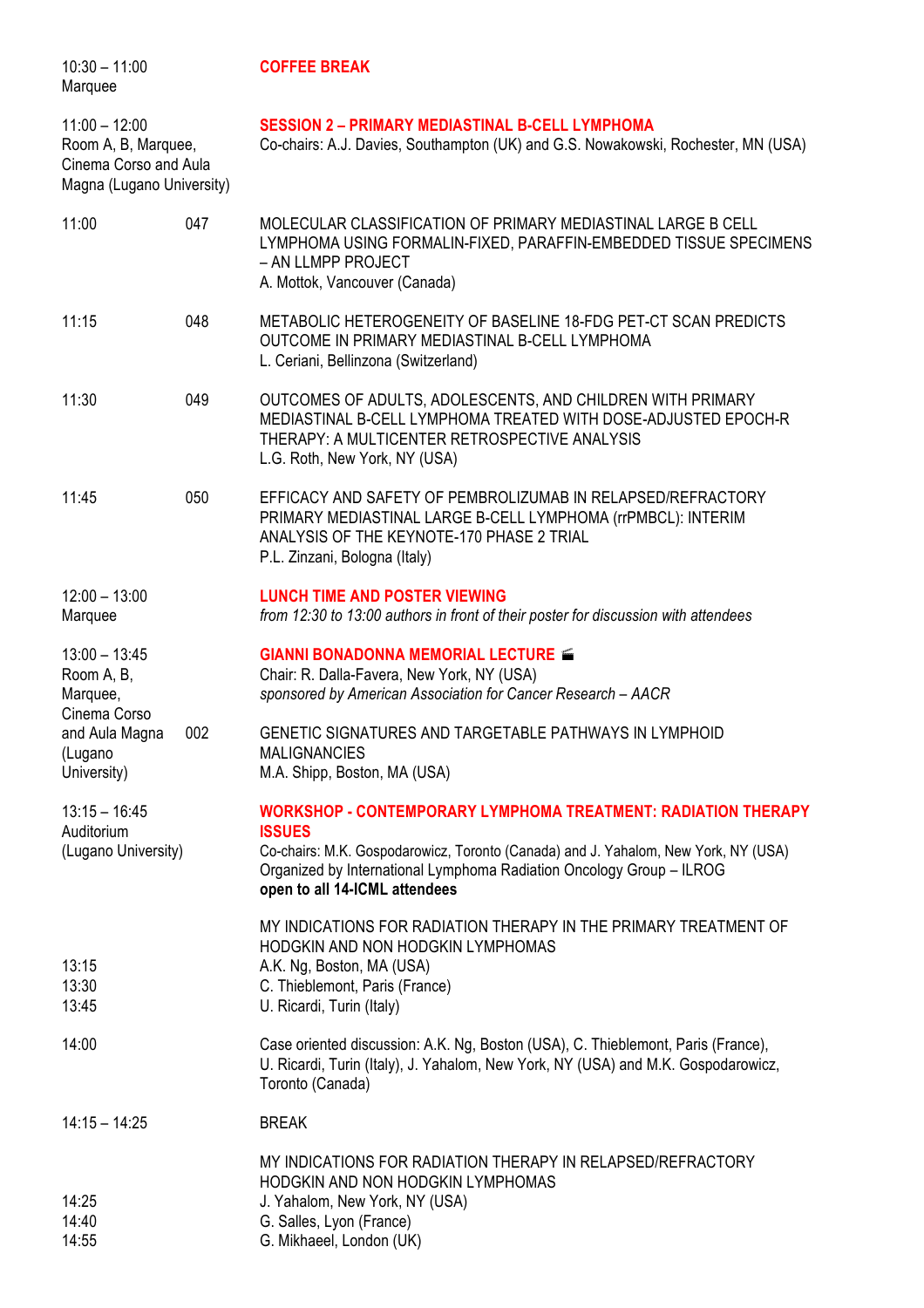| 15:10                                                                                        |     | Case oriented discussion: J. Yahalom, New York, NY (USA), G. Salles, Lyon (France),<br>G. Mikhaeel, London (UK) and M.K. Gospodarowicz, Toronto (Canada)                                                                 |
|----------------------------------------------------------------------------------------------|-----|--------------------------------------------------------------------------------------------------------------------------------------------------------------------------------------------------------------------------|
| $15:25 - 15:45$                                                                              |     | <b>COFFEE BREAK</b> - inside Auditorium (Lugano University) for workshop attendees                                                                                                                                       |
| 15:45<br>16:00                                                                               |     | APPROACHES TO REDUCE LATE EFFECTS OF LYMPHOMA TREATMENT<br>B.S. Dabaja, Houston, TX (USA): IS PROTON THERAPY THE ANSWER?<br>D. Hodgson, Toronto (Canada): STRATEGIES TO REDUCE THE RISK OF SECOND<br><b>MALIGNANCIES</b> |
| 16:15                                                                                        |     | L. Specht, Copenhagen (Denmark): STRATEGIES TO REDUCE THE RISK OF<br>CARDIOVASCULAR LATE EFFECTS                                                                                                                         |
| 16:30                                                                                        |     | Discussion: B.S. Dabaja, Houston, TX (USA), D. Hodgson, Toronto (Canada), L. Specht,<br>Copenhagen (Denmark), J. Yahalom, New York, NY (USA) and M.K. Gospodarowicz,<br>Toronto (Canada)                                 |
| $13:45 - 15:15$<br>Room A, B, Marquee,<br>Cinema Corso and Aula<br>Magna (Lugano University) |     | <b>SESSION 3 - HODGKIN LYMPHOMA</b><br>Co-chairs: V. Diehl, Cologne (Germany) and A. Pavlovsky, Buenos Aires (Argentina)                                                                                                 |
| 13:45                                                                                        | 051 | RESTORE & TARGET: A CONCEPTUALLY NOVEL TREATMENT APPROACH TO<br><b>CLASSICAL HODGKIN'S LYMPHOMA</b><br>C. Schmitt, Berlin (Germany)                                                                                      |
| 14:00                                                                                        | 052 | GENOTYPING OF CLASSICAL HODGKIN LYMPHOMA ON THE LIQUID BIOPSY<br>A. Bruscaggin, Bellinzona (Switzerland)                                                                                                                 |
| 14:15                                                                                        | 053 | eBEACOPP WITH OR WITHOUT RITUXIMAB IN INTERIM-PET-POSITIVE<br>ADVANCED-STAGE HODGKIN LYMPHOMA: UPDATED RESULTS OF THE<br>INTERNATIONAL, RANDOMIZED PHASE 3 GHSG HD18 TRIAL<br>P. Borchmann, Cologne (Germany)            |
| 14:30                                                                                        | 054 | RESPONSE-ADJUSTED THERAPY FOR ADVANCED HODGKIN LYMPHOMA<br>(RATHL) TRIAL: LONGER FOLLOW UP CONFIRMS EFFICACY OF DE-ESCALATION<br>AFTER A NEGATIVE INTERIM PET SCAN (CRUK/07/033)<br>J. Trotman, Concord (Australia)      |
| 14:45                                                                                        | 055 | BLOCKADE OF THE PD-1 CHECKPOINT WITH ANTI-PD-L1 ANTIBODY AVELUMAB<br>IS SUFFICIENT FOR CLINICAL ACTIVITY IN RELAPSED/REFRACTORY CLASSICAL<br>HODGKIN LYMPHOMA (cHL)<br>R. Chen, Duarte, CA (USA)                         |
| 15:00                                                                                        | 056 | COMBINED RISK OF SECOND MALIGNANT NEOPLASMS AND CARDIOVASCULAR<br>DISEASE IN LONG-TERM HODGKIN LYMPHOMA SURVIVORS<br>B.M. Aleman, Amsterdam (The Netherlands)                                                            |
| $15:15 - 15:30$<br>Marquee, Cinema Corso<br>and Aula Magna (Lugano<br>University)            |     | <b>COFFEE BREAK</b>                                                                                                                                                                                                      |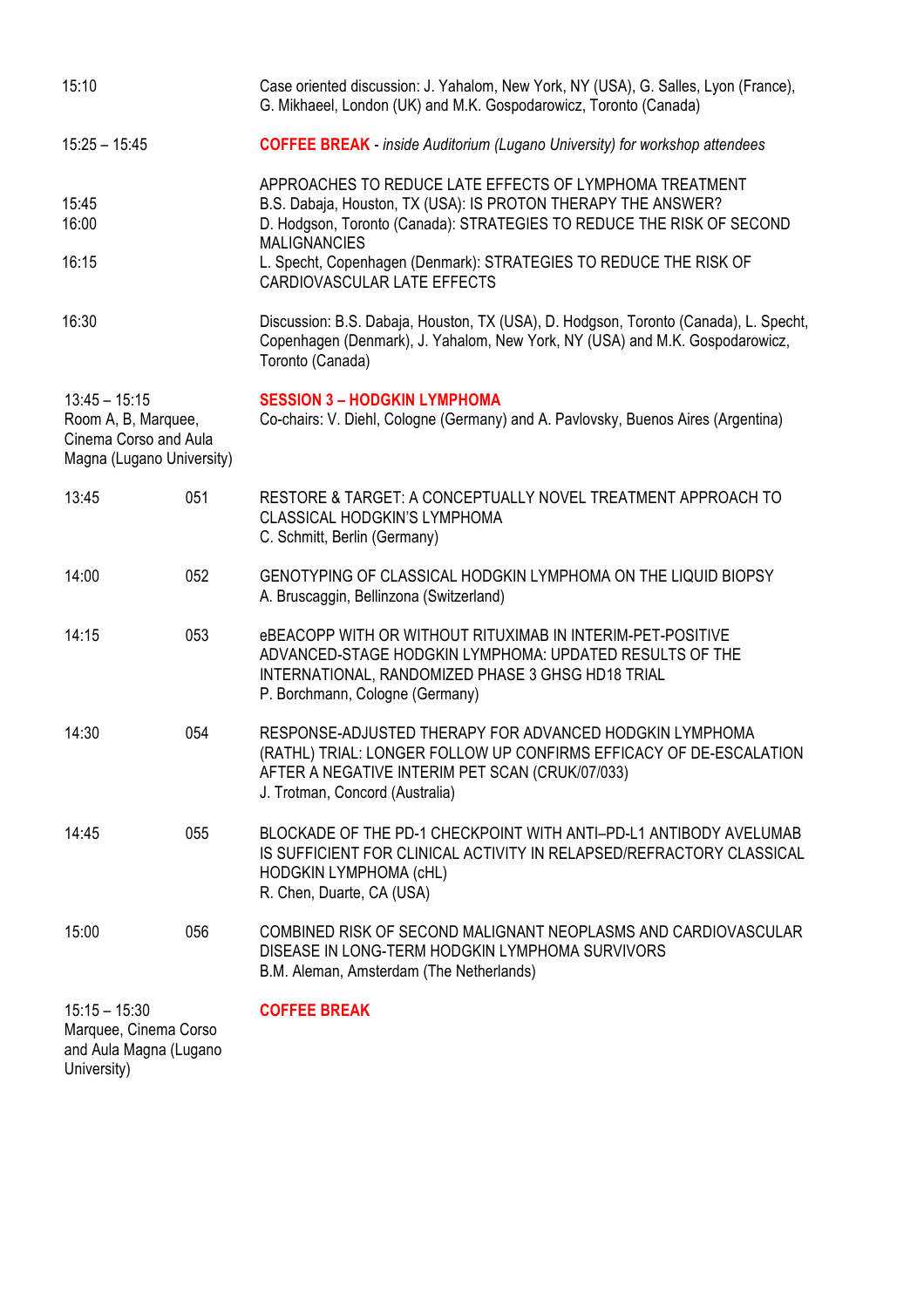| $15:30 - 17:00$                                                                  |     | 2 parallel sessions                                                                                                                                                                                                               |
|----------------------------------------------------------------------------------|-----|-----------------------------------------------------------------------------------------------------------------------------------------------------------------------------------------------------------------------------------|
| $15:30 - 17:00$<br>Room A, Cinema Corso<br>and Aula Magna<br>(Lugano University) |     | <b>SESSION 4 - TARGETING THE BCR PATHWAYS</b><br>Co-chairs: J.F. Seymour, Melbourne (Australia) and C. Thieblemont, Paris (France)                                                                                                |
| 15:30                                                                            | 057 | CLINICAL OUTCOMES AND MOLECULAR CHARACTERIZATION FROM A PHASE II<br>STUDY OF COPANLISIB IN PATIENTS WITH RELAPSED OR REFRACTORY<br>DIFFUSE LARGE B-CELL LYMPHOMA<br>G. Lenz, Muenster (Germany)                                   |
| 15:45                                                                            | 058 | DYNAMO: A PHASE 2 STUDY DEMONSTRATING THE CLINICAL ACTIVITY OF<br>DUVELISIB IN PATIENTS WITH DOUBLE-REFRACTORY INDOLENT NON-HODGKIN<br><b>LYMPHOMA</b><br>P.L. Zinzani, Bologna (Italy)                                           |
| 16:00                                                                            | 059 | BRUTON'S TYROSINE KINASE (BTK) INHIBITOR BGB-3111 DEMONSTRATES HIGH<br>VERY GOOD PARTIAL RESPONSE (VGPR) RATE IN PATIENTS WITH<br>WALDENSTRÖM MACROGLOBULINEMIA (WM)<br>J. Trotman, Concord (Australia)                           |
| 16:15                                                                            | 060 | <b>IBRUTINIB IN RELAPSE OR REFRACTORY PRIMARY CNS AND VITREO-RETINAL</b><br>LYMPHOMA. RESULTS OF THE PRIMARY END-POINT OF THE LOC PHASE II<br>STUDY FROM THE LYSA AND THE FRENCH LOC NETWORK<br>C. Soussain, Saint-Cloud (France) |
| 16:30                                                                            | 061 | TAK-659, AN INVESTIGATIONAL REVERSIBLE DUAL SYK/FLT-3 INHIBITOR, IN<br>PATIENTS WITH LYMPHOMA: UPDATED RESULTS FROM DOSE-ESCALATION AND<br><b>EXPANSION COHORTS OF A PHASE 1 STUDY</b><br>J. Kaplan, Chicago, IL (USA)            |
| 16:45                                                                            | 062 | THE DUAL SYK/JAK INHIBITOR CERDULATINIB DEMONSTRATES RAPID TUMOR<br>RESPONSES IN A PHASE 2 STUDY IN PATIENTS WITH RELAPSED/REFRACTORY<br><b>B-CELL MALIGNANCIES</b><br>P.A. Hamlin, Basking Ridge, NJ (USA)                       |
| $15:30 - 17:00$<br>Room B and Marquee                                            |     | <b>SESSION 5 - T-CELL LYMPHOMAS</b><br>Co-chairs: K. Tobinai, Tokyo (Japan) and J.M. Vose, Omaha, NE (USA)                                                                                                                        |
| 15:30                                                                            | 063 | GENE EXPRESSION PROFILING USING A RTMLPA ASSAY ALLOWS FOR AN ACCURATE<br>CLASSIFICATION OF PERIPHERAL T-CELL LYMPHOMA AND HIGHLIGHTS NOVEL<br><b>SUBGROUPS WITHIN PTCLS-NOS</b><br>P. Ruminy, Rouen (France)                      |
| 15:45                                                                            | 064 | CHOP VERSUS GEM-P IN THE FIRST-LINE TREATMENT OF T-CELL LYMPHOMA:<br>INITIAL RESULTS OF THE UK NRCI PHASE II RANDOMISED CHEMO-T TRIAL<br>M. Gleeson, Sutton (UK)                                                                  |
| 16:00                                                                            | 065 | ROLE OF UP-FRONT AUTOLOGOUS STEM CELL TRANSPLANTATION IN<br>PERIPHERAL T-CELL LYMPHOMA: A PROPENSITY SCORE MATCHING ANALYSIS<br>OF PATIENTS FROM LYSA CENTERS<br>G. Fossard, Pierre Bénite (France)                               |
| 16:15                                                                            | 066 | BRENTUXIMAB VEDOTIN VS PHYSICIAN'S CHOICE IN CTCL PATIENTS FROM THE<br>PHASE 3 ALCANZA STUDY: ANALYSIS OF OUTCOMES BY CD30 EXPRESSION<br>Y.H. Kim, Stanford, CA (USA)                                                             |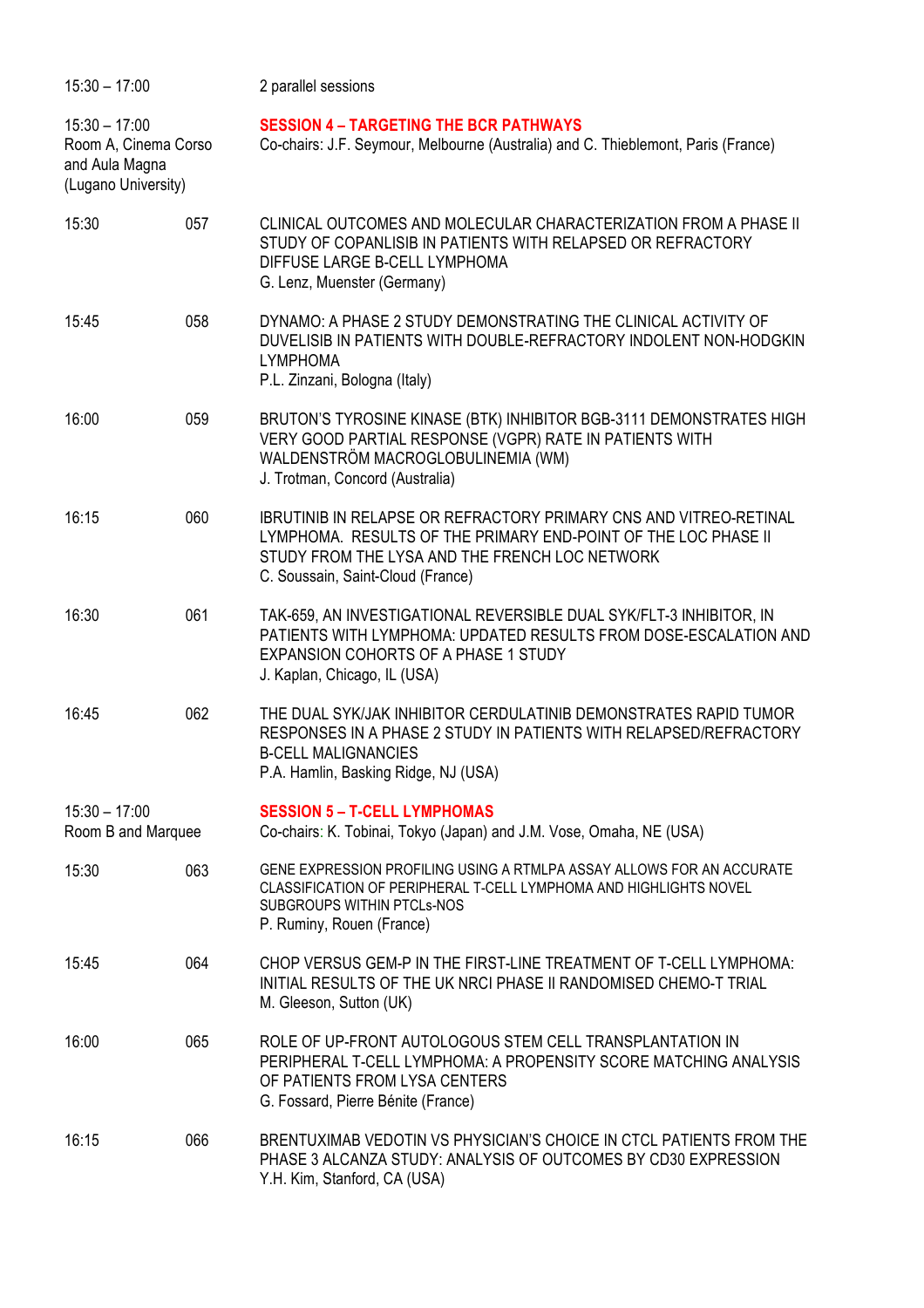| 16:30                 | 067 | IMPROVED SURVIVAL OUTCOMES FOR PATIENTS WITH EXTRA-NODAL NK/T<br>LYMPHOMA; DATA FROM 140 PATIENTS PROSPECTIVELY REGISTERED IN THE<br>INTERNATIONAL T-CELL PROJECT<br>C.P. Fox, Nottingham (UK)                          |
|-----------------------|-----|-------------------------------------------------------------------------------------------------------------------------------------------------------------------------------------------------------------------------|
| 16:45                 | 068 | GAD-M REGIMEN FOR NEWLY DIAGNOSED EXTRANODAL NK/T CELL LYMPHOMA:<br>ANALYSIS OF EFFICACY AND SAFETY FROM PHASE II STUDY (NCT 01991158)<br>Z. Li, Guang Zhou (China)                                                     |
| 17:00 - 17:15         |     | <b>BREAK</b>                                                                                                                                                                                                            |
| $17:15 - 18:15$       |     | "FOCUS ON" SESSIONS<br>5 parallel sessions                                                                                                                                                                              |
| Room A                |     | <b>TARGETING CD30 IN HODGKIN LYMPHOMA</b><br>Chair: A. Engert, Cologne (Germany)                                                                                                                                        |
| 17:15                 | 069 | RESULTS OF A PHASE II STUDY OF BRENTUXIMAB VEDOTIN IN THE FIRST LINE<br>TREATMENT OF HODGKIN LYMPHOMA PATIENTS CONSIDERED UNSUITABLE<br>FOR STANDARD CHEMOTHERAPY (BREVITY)<br>A. Gibb, Manchester (UK)                 |
| 17:25                 | 070 | BRENTUXIMAB VEDOTIN CONSOLIDATION TO REDUCE RADIATION USE IN<br>PATIENTS WITH LIMITED STAGE NON-BULKY HODGKIN LYMPHOMA: AN UPDATE<br>FROM A PHASE 2 CLINICAL TRIAL<br>S.I. Park, Charlotte, NC (USA)                    |
| 17:35                 | 071 | RESULTS OF A MULTICENTRE UK-WIDE STUDY EVALUATING THE EFFICACY OF<br>BRENTUXIMAB VEDOTIN IN RELAPSED, REFRACTORY CLASSICAL HODGKIN<br>LYMPHOMA IN THE PRE-TRANSPLANT NAIVE SETTING<br>T.A. Eyre, Oxford (UK)            |
| 17:45                 | 072 | BRENTUXIMAB VEDOTIN FOR RELAPSED HODGKIN LYMPHOMA AFTER<br>ALLOGENEIC HEMATOPOIETIC CELL TRANSPLANTATION: A RETROSPECTIVE<br>STUDY OF THE EBMT LYMPHOMA WORKING PARTY<br>A. Bazarbachi, Beirut (Lebanon)                |
| 17:55                 | 073 | SAFETY AND EFFICACY OF COMBINATION OF BRENTUXIMAB VEDOTIN AND<br>NIVOLUMAB IN RELAPSED / REFRACTORY HODGKIN LYMPHOMA: A TRIAL OF<br>THE ECOG-ACRIN CANCER RESEARCH GROUP (E4412)<br>C.S. Diefenbach, New York, NY (USA) |
| 18:05                 | 074 | INTERIM RESULTS FROM A PHASE 1/2 STUDY OF BRENTUXIMAB VEDOTIN IN<br>COMBINATION WITH NIVOLUMAB IN PATIENTS WITH RELAPSED OR<br>REFRACTORY HODGKIN LYMPHOMA<br>A.F. Herrera, Duarte, CA (USA)                            |
| Room B<br>and Marquee |     | <b>NOVEL ANTI-LYMPHOMA STRATEGIES</b><br>Chair: P.W.M. Johnson, Southampton (UK)                                                                                                                                        |
| 17:15                 | 075 | CLARITHROMYCIN AS A "REPURPOSING DRUG" AGAINST LYMPHOMAS: SAFETY<br>AND EFFICACY PROFILES IN 55 PATIENTS WITH EXTRANODAL MARGINAL ZONE<br>LYMPHOMA (EMZL)<br>A.J. Ferreri, Milan (Italy)                                |
| 17:25                 | 076 | A PHASE 1 STUDY OF PRALATREXATE PLUS ROMIDEPSIN REVEALS MARKED<br>ACTIVITY IN PATIENTS WITH RELAPSED OR REFRACTORY (R/R) PERIPHERAL T-<br><b>CELL LYMPHOMA (PTCL)</b><br>J.E. Amengual, New York, NY (USA)              |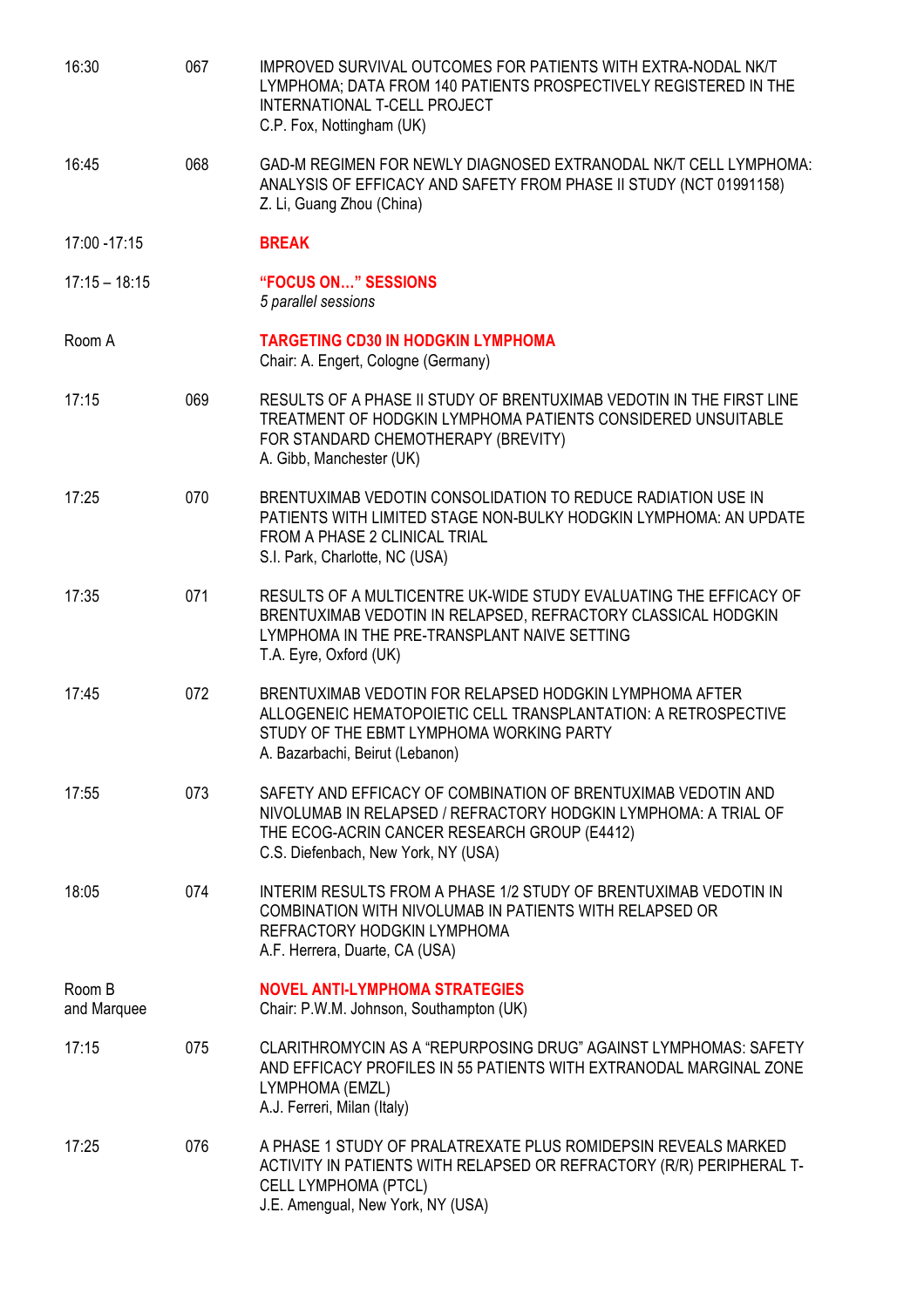| 17:35                             | 077  | CANADIAN CANCER TRIALS GROUP (CCTG) LY.17: A RANDOMIZED PHASE II<br>STUDY EVALUATING NOVEL SALVAGE THERAPY PRE-AUTOLOGOUS STEM CELL<br>TRANSPLANT (ASCT) IN RELAPSED/REFRACTORY DIFFUSE LARGE B CELL<br>LYMPHOMA (RR-DLBCL) - OUTCOME OF IBRUTINIB + R-GDP<br>J. Kuruvilla, Kingston (Canada) |
|-----------------------------------|------|-----------------------------------------------------------------------------------------------------------------------------------------------------------------------------------------------------------------------------------------------------------------------------------------------|
| 17:45                             | 078  | EFFECT OF ADDING IDELALISIB TO FRONTLINE OFATUMUMAB PLUS EITHER<br>CHLORAMBUCIL OR BENDAMUSTINE IN LESS FIT PATIENTS WITH CLL:<br>PRELIMINARY RESULTS FROM THE NCRI RIALTO TRIAL<br>A. Pettitt, Liverpool (UK)                                                                                |
| 17:55                             | 079  | VENETOCLAX (VEN), BENDAMUSTINE (B) AND RITUXIMAB (R) IN PATIENTS (PTS)<br>WITH RELAPSED OR REFRACTORY (R/R) NON-HODGKIN LYMPHOMA (NHL):<br>FINAL RESULTS OF A PHASE I STUDY<br>L.J. Swinnen, Baltimore, MD (USA)                                                                              |
| 18:05                             | 080  | POLA-R-CHP: POLATUZUMAB VEDOTIN COMBINED WITH RITUXIMAB,<br>CYCLOPHOSPHAMIDE, DOXORUBICIN, PREDNISONE FOR PATIENTS WITH<br>PREVIOUSLY UNTREATED DIFFUSE LARGE B-CELL LYMPHOMA<br>H. Tilly, Rouen (France)                                                                                     |
| Cinema Corso                      |      | <b>CLINICO-GENETIC RISK MODELS</b><br>Chair: P. Gaulard, Créteil (France)                                                                                                                                                                                                                     |
| 17:15                             | 081  | APPLICATION OF A GENE EXPRESSION-BASED MODEL IN COMBINATION WITH<br>FDG-PET IMAGING TO PREDICT TREATMENT RESPONSE IN ADVANCED<br>HODGKIN LYMPHOMA IN THE RATHL STUDY (CRUK/07/033)<br>C.H. Burton, Leeds (UK)                                                                                 |
| 17:25                             | 082  | THE 23-GENE GENE EXPRESSION-BASED ASSAY DOES NOT PREDICT INTERIM<br>PET SCAN RESULTS AFTER ABVD IN ADVANCED STAGE CLASSICAL HODGKIN<br>LYMPHOMA IN THE US INTERGROUP S0816 TRIAL<br>D.W. Scott, Vancouver (Canada)                                                                            |
| 17:35                             | 083  | GENE MUTATIONS AND COPY NUMBER ALTERATIONS (CNA) PREDICT FOR<br>EARLY FAILURE IN PATIENTS WITH DIFFUSE LARGE B-CELL LYMPHOMA (DLBCL)<br><b>TREATED WITH R-CHOP</b><br>I. Dlouhy, Barcelona (Spain)                                                                                            |
| 17:45                             | 084  | KMT2D AND TP53 MUTATIONS PREDICT POOR PFS AND OS IN MANTLE CELL<br>LYMPHOMA RECEIVING HIGH-DOSE THERAPY AND ASCT: THE FONDAZIONE<br>ITALIANA LINFOMI (FIL) MCL0208 PHASE III TRIAL<br>S. Ferrero, Turin (Italy)                                                                               |
| 17:55                             | 085  | BASELINE CIRCULATING CELL-FREE DNA LOAD IS RELATED TO, BUT ADDS<br>PROGNOSTIC VALUE TO METABOLIC TUMOR BURDEN MEASURED BY FDG<br>PET/CT IN FOLLICULAR LYMPHOMA<br>M.H. Delfau-Larue, Creteil (France)                                                                                         |
| 18:05                             | 086  | EVALUATION OF CLINICOGENETIC RISK MODELS FOR OUTCOME OF<br>FOLLICULAR LYMPHOMA PATIENTS IN THE PRIMA TRIAL<br>S. Huet, Pierre Bénite (France)                                                                                                                                                 |
| Auditorium<br>(Lugano University) |      | <b>ONGOING TRIALS</b><br>Chair: M. Dreyling, Munich (Germany)                                                                                                                                                                                                                                 |
| 17:15                             | OT01 | ROBUST: PHASE III RANDOMIZED STUDY OF LENALIDOMIDE/R-CHOP VS<br>PLACEBO/R-CHOP IN UNTREATED ABC-TYPE DIFFUSE LARGE B-CELL<br>LYMPHOMA AND FEASIBILITY OF CELL OF ORIGIN SUBTYPING<br>A. Chiappella, Turin (Italy)                                                                             |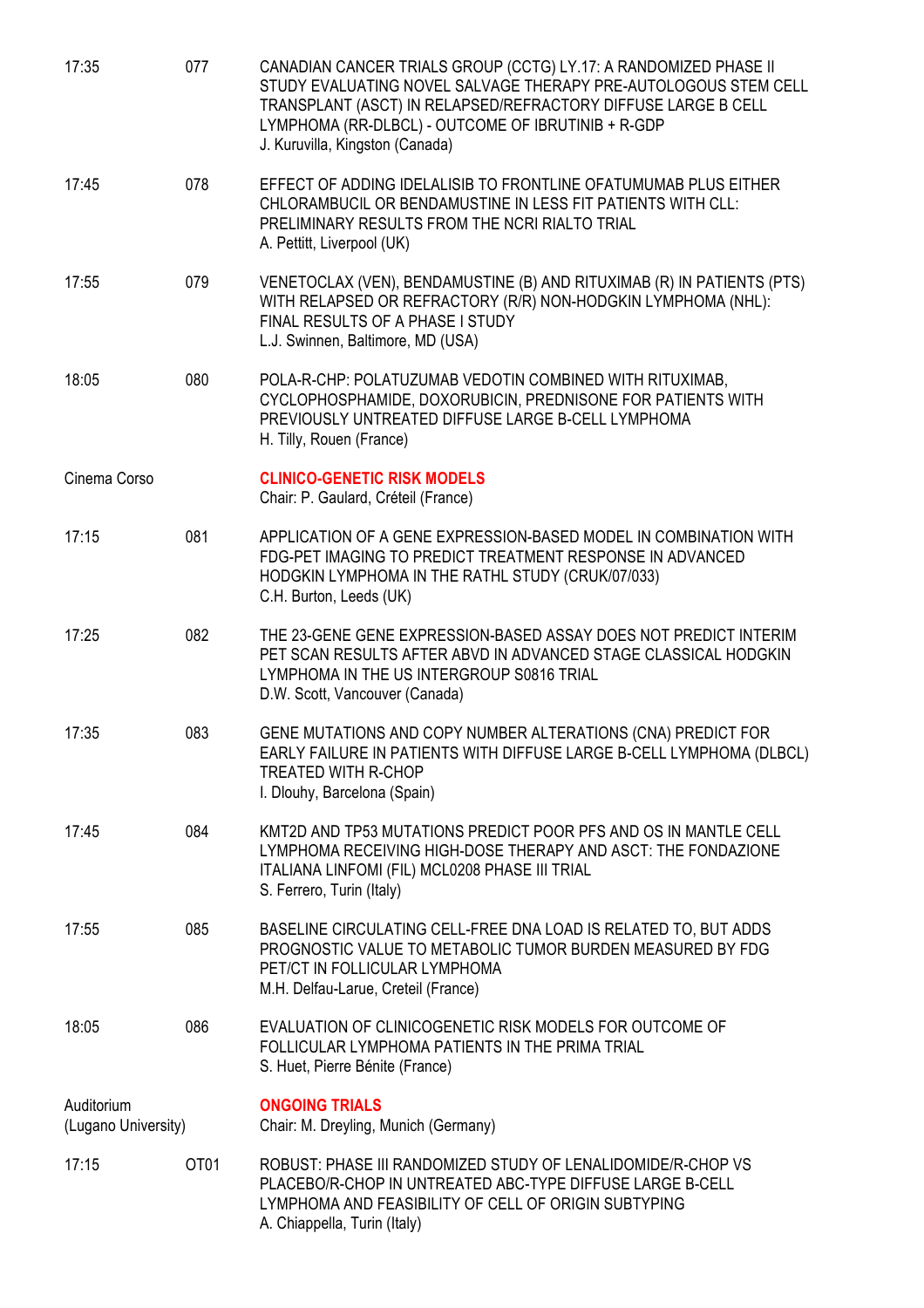| 17:25                             | OT <sub>02</sub> | PHASE II STUDY OF DURVALUMAB (ANTI-PD-L1) COMBINED WITH EITHER R-<br>CHOP OR LENALIDOMIDE AND R-CHOP IN PREVIOUSLY UNTREATED, HIGH-RISK<br>DIFFUSE LARGE B-CELL LYMPHOMA<br>U. Jäger, Vienna (Austria)                 |
|-----------------------------------|------------------|------------------------------------------------------------------------------------------------------------------------------------------------------------------------------------------------------------------------|
| 17:35                             | OT <sub>03</sub> | CHECKMATE 647: A PHASE 2, OPEN-LABEL STUDY OF NIVOLUMAB IN<br>RELAPSED/REFRACTORY PRIMARY CENTRAL NERVOUS SYSTEM LYMPHOMA<br>OR RELAPSED/REFRACTORY PRIMARY TESTICULAR LYMPHOMA<br>L. Nayak, Boston, MA (USA)          |
| 17:45                             | OT <sub>04</sub> | MCL-R2 ELDERLY: A PHASE III STUDY OF THE EUROPEAN MCL NETWORK<br>ASSESSING EFFICACY OF ALTERNATING IMMUNOCHEMOTHERAPY (R-CHOP / R-<br>HAD) AND A RITUXIMAB-LENALIDOMIDE MAINTENANCE<br>V. Ribrag, Villejuif (France)   |
| 17:55                             | OT <sub>05</sub> | PHASE 3 STUDY OF IBRUTINIB IN COMBINATION WITH VENETOCLAX IN<br>PATIENTS WITH RELAPSED/REFRACTORY MANTLE CELL LYMPHOMA (MCL)<br>C.S. Tam, Melbourne (Australia)                                                        |
| 18:05                             | OT <sub>06</sub> | A HEAD-TO-HEAD PHASE 3 STUDY COMPARING BGB-3111 AND IBRUTINIB IN<br>PATIENTS WITH WALDENSTRÖM MACROGLOBULINEMIA<br>C. Buske, Ulm (Germany)                                                                             |
| Aula Magna<br>(Lugano University) |                  | <b>LYMPHOMA IN THE ELDERLY</b><br>Chair: U. Vitolo, Turin (Italy)                                                                                                                                                      |
| 17:15                             | 087              | HIGHER AGE IS ASSOCIATED WITH INCREASED MUTATIONAL BURDEN BUT<br>DOES NOT IMPACT TREATMENT EFFICACY IN FOLLICULAR LYMPHOMA<br>S. Alig, Munich (Germany)                                                                |
| 17:25                             | 088              | LOW NK CELL COUNT AT DIAGNOSIS IS ASSOCIATED WITH SHORTER PFS IN<br>ELDERLY PATIENTS WITH DLBCL TREATED WITH RCHOP AND RANDOMIZED<br>FOR LENALIDOMIDE MAINTENANCE, A LYSA STUDY<br>M.H. Delfau-Larue, Creteil (France) |
| 17:35                             | 089              | CHARACTERISTICS, TREATMENT, AND OUTCOMES OF ≥ 80 YEAR OLD PATIENTS<br>WITH CHRONIC LYMPHOCYTIC LEUKEMIA (CLL) ENROLLED TO PROSPECTIVE<br>TRIALS OF THE GERMAN CLL STUDY GROUP<br>O. Al-Sawaf, Cologne (Germany)        |
| 17:45                             | 090              | UNMET MEDICAL NEEDS IN HODGKIN LYMPHOMA WITH SPECIAL FOCUS ON THE<br>ELDERLY - A POPULATION-BASED STUDY OF PATIENTS DIAGNOSED IN<br>SWEDEN 1973-2014<br>M. Björkholm, Stockholm (Sweden)                               |
| 17:55                             | 091              | TREATMENT STRATEGIES AND OUTCOMES IN DIFFUSE LARGE B-CELL<br>LYMPHOMA OF THE ELDERLY: A DANISH POPULATION-BASED COHORT STUDY<br>OF 1,011 PATIENTS<br>M.B. Juul, Odense (Denmark)                                       |
| 18:05                             | 092              | REMARC STUDY: CORRELATION OF LYMPHOMA PD AND DEATH AND HEALTH-<br>RELATED QOL WITH MAINTENANCE LENALIDOMIDE VS PLACEBO IN ELDERLY<br>DLBCL PATIENT RESPONDERS TO R-CHOP<br>C. Thieblemont, Paris (France)              |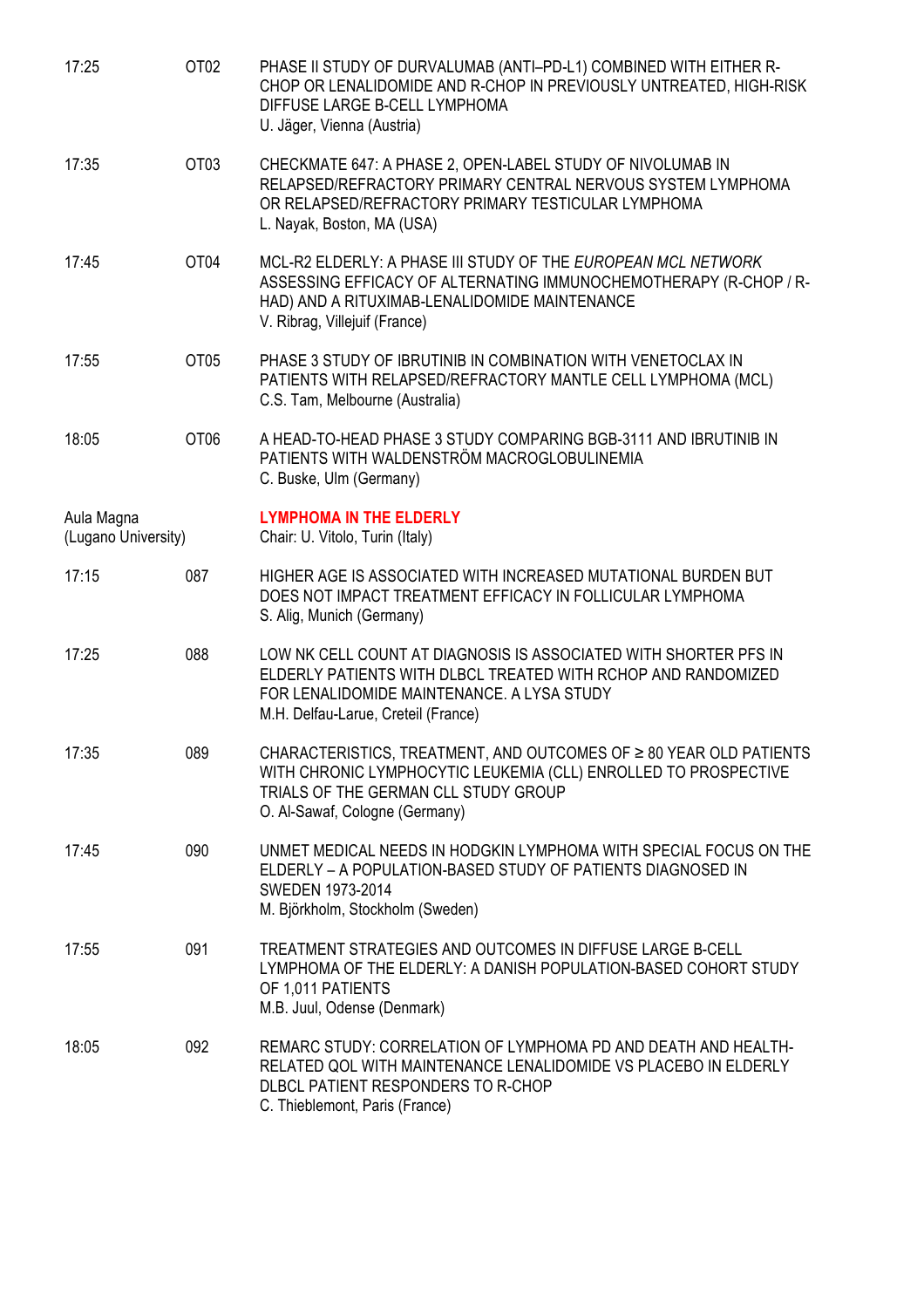# **Friday, June 16, 2017**

| $08:00 - 08:45$                       |     | <b>MEET THE PROFESSOR SESSIONS <math>\leq</math></b><br>5 parallel sessions                                                                                                                                                                                          |
|---------------------------------------|-----|----------------------------------------------------------------------------------------------------------------------------------------------------------------------------------------------------------------------------------------------------------------------|
| Room A                                |     | ROLE AND TIMING OF NEW DRUGS IN CLL<br>M. Hallek, Cologne (Germany)                                                                                                                                                                                                  |
| Room B and<br>Marquee                 |     | THE MULTIPLE FACETS OF MARGINAL ZONE LYMPHOMAS<br>M. Raderer, Vienna (Austria)                                                                                                                                                                                       |
| Cinema Corso                          |     | THE 2016 UPDATED WHO CLASSIFICATION OF LYMPHOID NEOPLASIAS<br>L. Quintanilla-Martinez, Tuebingen (Germany)                                                                                                                                                           |
| Auditorium<br>(Lugano<br>University)  |     | LATE SEQUELAE IN HODGKIN LYMPHOMA SURVIVORS<br>F.E. Van Leeuwen, Amsterdam (The Netherlands)<br>offered only once                                                                                                                                                    |
| Aula Magna<br>(Lugano<br>University)  |     | MANAGEMENT OF AGGRESSIVE LYMPHOMAS IN VERY ELDERLY PATIENTS<br>C. Thieblemont, Paris (France)                                                                                                                                                                        |
| $08:30 - 18:30$<br>Marquee            |     | <b>POSTER SESSION</b>                                                                                                                                                                                                                                                |
| $09:00 - 10:30$                       |     | "CASE DISCUSSION" SESSIONS: California vs Germany<br>4 parallel sessions                                                                                                                                                                                             |
| Room A                                |     | <b>AGGRESSIVE LYMPHOMAS</b><br>Chair: S. Le Gouill, Nantes (France)<br>Discussants: S. De Vos, Santa Monica vs G. Lenz, Muenster                                                                                                                                     |
| Cinema Corso                          |     | <b>INDOLENT LYMPHOMAS</b><br>Chair: A. Lopez-Guillermo, Barcelona (Spain)<br>Discussants: T. J. Kipps, La Jolla vs M. Dreyling, Munich                                                                                                                               |
| Auditorium<br>(Lugano University)     |     | <b>CLL</b><br>Chair: J.G. Gribben, London (UK)<br>Discussants: S.M. O'Brien, Orange vs S. Stilgenbauer, Ulm                                                                                                                                                          |
| Aula Magna<br>(Lugano University)     |     | DIFFICULT PATHOLOGICAL CASES<br>Chair: M. Ghielmini, Bellinzona (Switzerland)<br>Presenters: E. Campo, Barcelona (Spain), S. Dirnhofer, Basel (Switzerland),<br>L. Quintanilla-Martinez, Tuebingen (Germany)<br>Discussants: S.T. Rosen, Duarte vs U. Dührsen, Essen |
| $09:00 - 10:30$<br>Room B and Marquee |     | <b>SESSION 6 - LYMPHOMA GENOMICS</b><br>Co-chairs: A. Melnick, New York, NY (USA) and W.-L. Zhao, Shanghai (China)                                                                                                                                                   |
| 09:00                                 | 093 | A SINGLE-CELL BASED MODEL EXPLAINS PATTERNS OF CLONAL EVOLUTION<br>IN PRIMARY AND RELAPSED FOLLICULAR LYMPHOMA<br>M. Löffler, Leipzig (Germany)                                                                                                                      |
| 09:15                                 | 094 | FULL TRANSCRIPTOME SEQUENCING OF SORTED HODGKIN AND REED-<br>STERNBERG CELLS REVEALS PLASMACYTIC DIFFERENTIATION, INSIGHTS<br>INTO MECHANISMS OF ONCOGENESIS AND IMMUNE EVASION<br>M. Roshal, New York, NY (USA)                                                     |

**\_\_\_\_\_\_\_\_\_\_\_\_\_\_\_\_\_\_\_\_\_\_\_\_\_\_\_\_\_\_\_\_\_\_\_\_\_\_\_\_\_\_\_\_\_\_\_\_\_\_\_\_\_\_\_\_\_\_\_\_\_\_\_\_\_\_\_\_\_\_\_\_\_\_\_\_\_\_\_\_\_\_\_\_\_\_**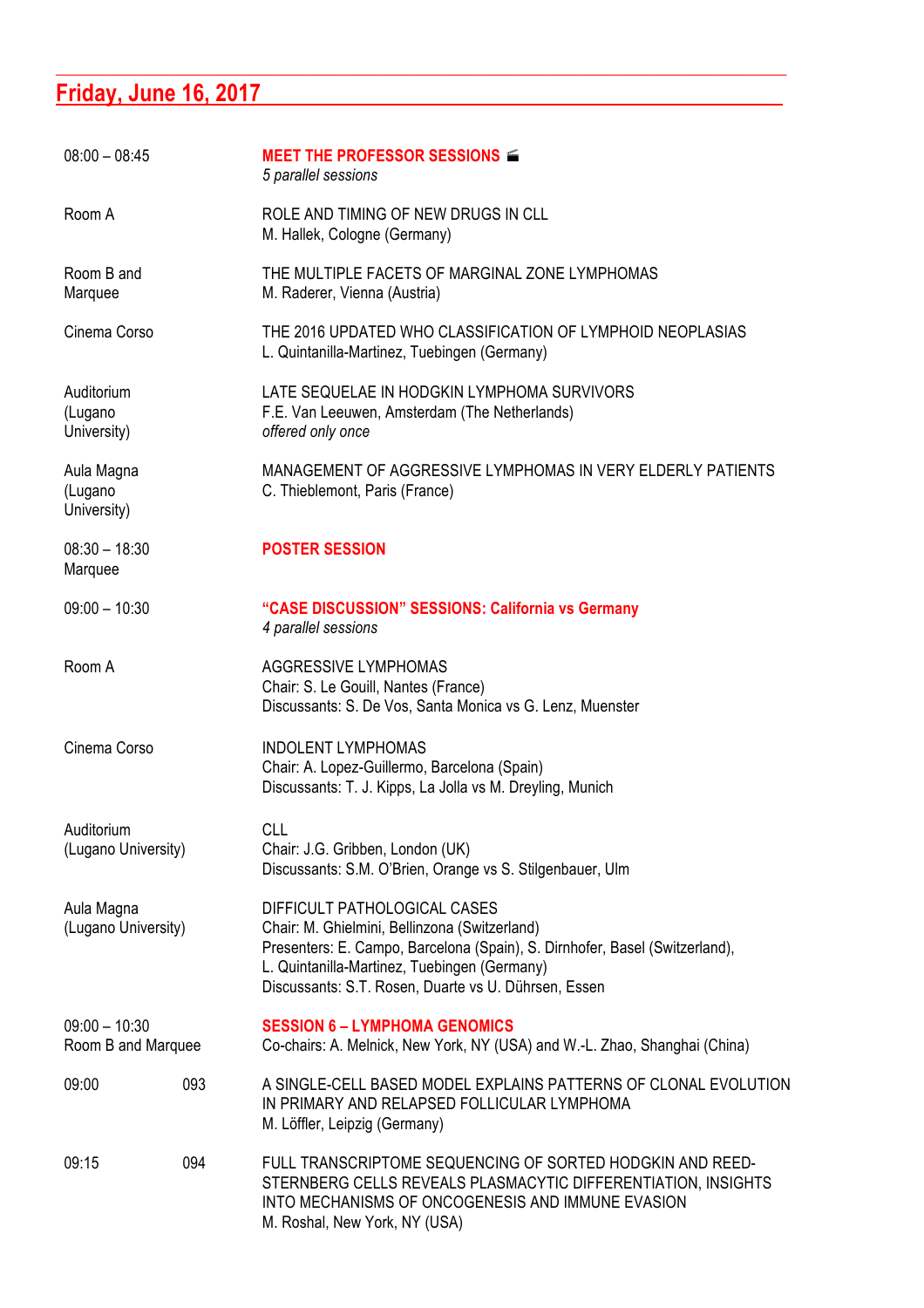| 09:30                                                                                        | 095 | PROFILING OF DNA METHYLATION IN EPIDEMIOLOGICAL AND CLINCAL<br>SUBGROUPS OF BURKITT LYMPHOMA IN THE FRAMEWORK OF THE MMML,<br><b>ICGC AND BLUEPRINT CONSORTIA</b><br>R. Wagener, Ulm (Germany)                       |
|----------------------------------------------------------------------------------------------|-----|----------------------------------------------------------------------------------------------------------------------------------------------------------------------------------------------------------------------|
| 09:45                                                                                        | 096 | MUTATIONAL SIGNATURES IN GERMINAL CENTER DERIVED B-CELL<br>LYMPHOMAS FROM ADULT PATIENTS ANALYZED IN THE ICGC MMML-SEQ<br><b>CONSORTIUM</b><br>D. Huebschmann, Heidelberg (Germany)                                  |
| 10:00                                                                                        | 097 | CROSS-PLATFORM VALIDATION OF GENE EXPRESSION PROFILING (GEP)<br>BASED CELL OF ORIGIN (COO) CLASSIFICATION IN A CLINICAL LABORATORY<br><b>SETTING</b><br>S. Barrans, Leeds (UK)                                       |
| 10:15                                                                                        | 098 | THE LANDSCAPE OF SOMATIC MUTATIONS OF PRIMARY CUTANEOUS DIFFUSE<br>LARGE B-CELL LYMPHOMA, LEG-TYPE<br>F. Jardin, Rouen (France)                                                                                      |
| $10:30 - 10:50$<br>Marquee                                                                   |     | <b>COFFEE BREAK</b>                                                                                                                                                                                                  |
| $10:50 - 12:05$<br>Room A, B, Marquee,<br>Cinema Corso and Aula<br>Magna (Lugano University) |     | <b>SESSION 7 - ADVANCES IN CLL</b><br>Co-chairs: N. Chiorazzi, Manhasset, NY (USA) and B. Eichhorst, Cologne (Germany)                                                                                               |
| 10:50                                                                                        | 099 | INSIDE-OUT VLA-4 INTEGRIN ACTIVATION IS MAINTAINED IN IBRUTINIB-<br>TREATED CHRONIC LYMPHOCYTIC LEUKEMIA EXPRESSING CD49d: CLINICAL<br><b>RELEVANCE</b><br>E. Tissino, Aviano (Italy)                                |
| 11:05                                                                                        | 100 | INTEGRATED ANALYSIS: OUTCOMES OF IBRUTINIB-TREATED PATIENTS WITH<br>CHRONIC LYMPHOCYTIC LEUKEMIA/SMALL LYMPHOCYTIC LEUKEMIA (CLL/SLL)<br>WITH HIGH-RISK PROGNOSTIC FACTORS<br>T.J. Kipps, La Jolla, CA (USA)         |
| 11:20                                                                                        | 101 | UBLITUXIMAB AND IBRUTINIB FOR PREVIOUSLY TREATED GENETICALLY HIGH-<br>RISK CHRONIC LYMPHOCYTIC LEUKEMIA: RESULTS OF THE GENUINE PHASE 3<br><b>STUDY</b><br>A. Mato, Philadelphia, PA (USA)                           |
| 11:35                                                                                        | 102 | CHEMO-FREE TRIPLET COMBINATION OF TGR-1202, UBLITUXIMAB, AND<br>IBRUTINIB IS WELL TOLERATED AND HIGHLY ACTIVE IN PATIENTS WITH<br>ADVANCED CLL AND NHL<br>L.J. Nastoupil, Houston, TX (USA)                          |
| 11:50                                                                                        | 103 | SAFETY AND ACTIVITY OF THE HIGHLY SPECIFIC BTK INHIBITOR, BGB-3111<br>PLUS OBINUTUZUMAB IN PATIENTS (PTS) WITH FOLLICULAR LYMPHOMA (FL)<br>AND CHRONIC LYMPHOCYTIC LEUKEMIA (CLL)<br>C.S. Tam, Melbourne (Australia) |
| $12:05 - 13:00$<br>Marquee                                                                   |     | <b>LUNCH TIME AND POSTER VIEWING</b><br>from 12:30 to 13:00 authors in front of their poster for discussion with attendees                                                                                           |
| $13:00 - 13:45$<br>Room A, B,<br>Marquee,<br>Cinema Corso<br>and Aula Magna                  |     | <b>JOHN ULTMANN MEMORIAL LECTURE <math>\leq</math></b><br>Chair: E. Campo, Barcelona (Spain)<br>sponsored by European School of Oncology - ESO                                                                       |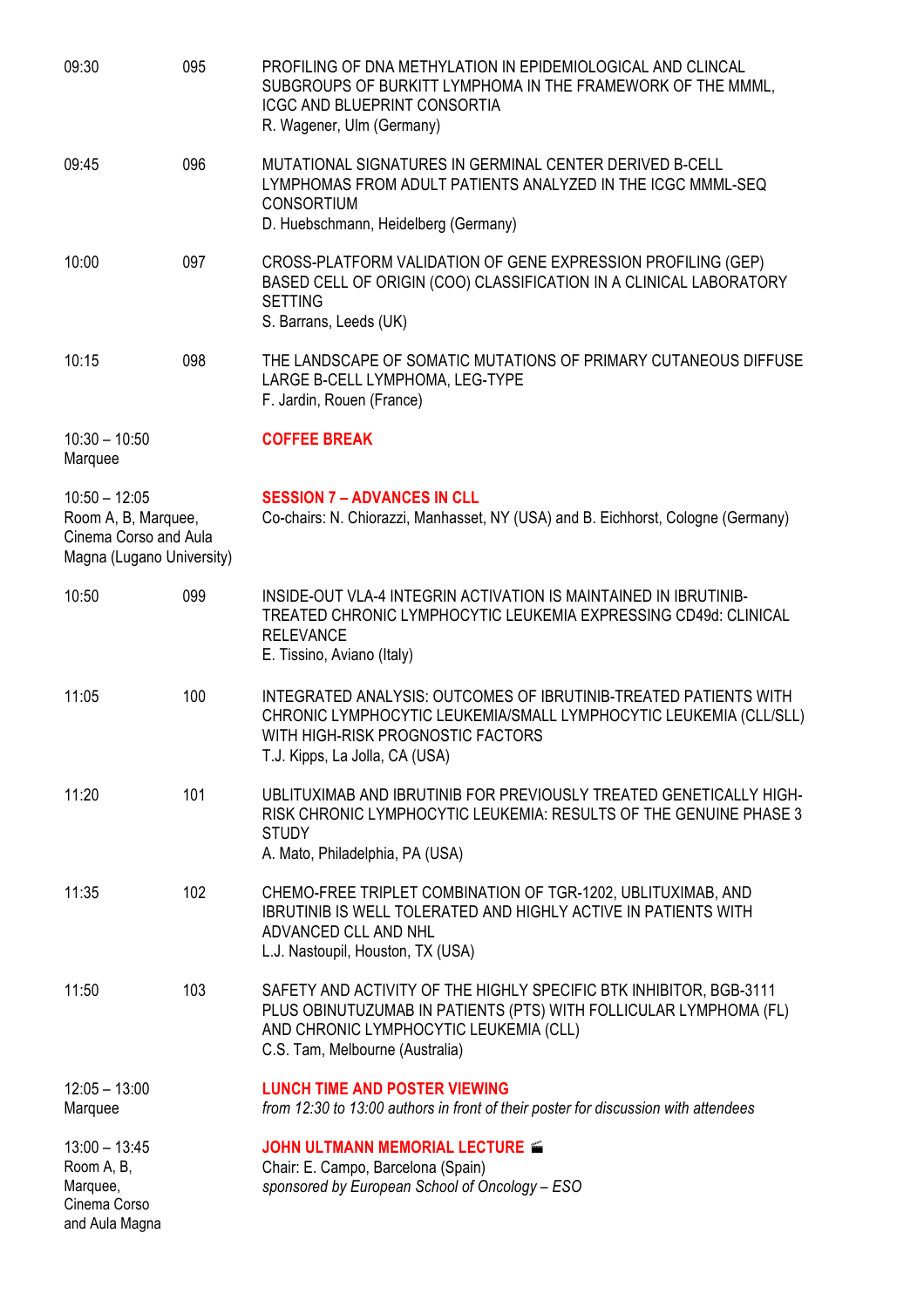| (Lugano<br>University)                                    | 003 | GENOMES IN TRANSIT: WHAT MULTI-OMICS CAN TELL US ON LYMPHOMAS<br>R. Siebert, Ulm (Germany)                                                                                                                                                                                                                   |
|-----------------------------------------------------------|-----|--------------------------------------------------------------------------------------------------------------------------------------------------------------------------------------------------------------------------------------------------------------------------------------------------------------|
|                                                           |     | 3 parallel sessions                                                                                                                                                                                                                                                                                          |
| $13:45 - 15:15$<br>Room A, B, Marquee<br>and Cinema Corso |     | <b>SESSION 8 - FOLLICULAR LYMPHOMA</b><br>Co-chairs: B.S. Kahl, St. Louis, MO (USA) and E. Kimby, Stockholm (Sweden)                                                                                                                                                                                         |
| 13:45                                                     | 104 | GENE-EXPRESSION PROFILING PREDICTS DISEASE PROGRESSION IN<br><b>FOLLICULAR LYMPHOMA</b><br>S. Huet, Pierre Bénite (France)                                                                                                                                                                                   |
| 14:00                                                     | 105 | THE RISK OF TRANSFORMATION OF FOLLICULAR LYMPHOMA "TRANSFORMED"<br>BY RITUXIMAB. THE ARISTOTLE STUDY PROMOTED BY THE EUROPEAN<br><b>LYMPHOMA INSTITUTE</b><br>M. Federico, Modena (Italy)                                                                                                                    |
| 14:15                                                     | 106 | PROGNOSTIC MODEL FOR HIGH TUMOR BURDEN FOLLICULAR LYMPHOMA<br>INCLUDING BASELINE TOTAL METABOLIC TUMOR VOLUME AND END<br>INDUCTION PET: A POOLED ANALYSIS FROM LYSA AND FIL TRIALS<br>A. Cottereau, Paris (France)                                                                                           |
| 14:30                                                     | 107 | IMMUNOCHEMOTHERAPY WITH OBINUTUZUMAB OR RITUXIMAB IN<br>PREVIOUSLY UNTREATED FOLLICULAR LYMPHOMA IN THE RANDOMISED<br>PHASE III GALLIUM STUDY: ANALYSIS BY CHEMOTHERAPY REGIMEN<br>W. Hiddemann, Munich (Germany)                                                                                            |
| 14:45                                                     | 108 | COPANLISIB IN PATIENTS WITH RELAPSED OR REFRACTORY INDOLENT B-<br><b>CELL LYMPHOMA (CHRONOS-1)</b><br>M. Dreyling, Munich (Germany)                                                                                                                                                                          |
| 15:00                                                     | 109 | HIGH RESPONSE RATES WITH PEMBROLIZUMAB IN COMBINATION WITH<br>RITUXIMAB IN PATIENTS WITH RELAPSED FOLLICULAR LYMPHOMA: INTERIM<br>RESULTS OF AN ON OPEN-LABEL, PHASE II STUDY<br>L.J. Nastoupil, Houston, TX (USA)                                                                                           |
| $14:15 - 17:15$<br>Auditorium<br>(Lugano University)      |     | <b>IBSA FOUNDATION SPECIAL FORUM - BASIC MECHANISMS OF CANCER</b><br><b>IMMUNOTHERAPY</b><br>Chair: A. Alimonti, Bellinzona (Switzerland)<br>Organized by IBSA Foundation for Scientific Research<br>open to all 14-ICML attendees, appreciated pre-registration at<br>www.ibsafoundation.org (free session) |
| 14:15                                                     |     | <b>WELCOME</b><br>S. Misiti, Lugano (Switzerland)                                                                                                                                                                                                                                                            |
| 14:20                                                     |     | <b>INTRODUCTION</b><br>A. Alimonti, Bellinzona (Switzerland)                                                                                                                                                                                                                                                 |
| 14:30                                                     |     | IMMUNOTHERAPY HAS COME OF AGE<br>R. Levy, Stanford, CA (USA)                                                                                                                                                                                                                                                 |
| 15:00                                                     |     | IMMUNOGENIC CELL DEATH: EXPLAINING THE SUCCESS OF CANCER<br><b>THERAPIES</b><br>G. Kroemer, Paris (France)                                                                                                                                                                                                   |
| $15:30 - 16:00$                                           |     | <b>COFFEE BREAK</b> - inside Auditorium (Lugano University) for attendees                                                                                                                                                                                                                                    |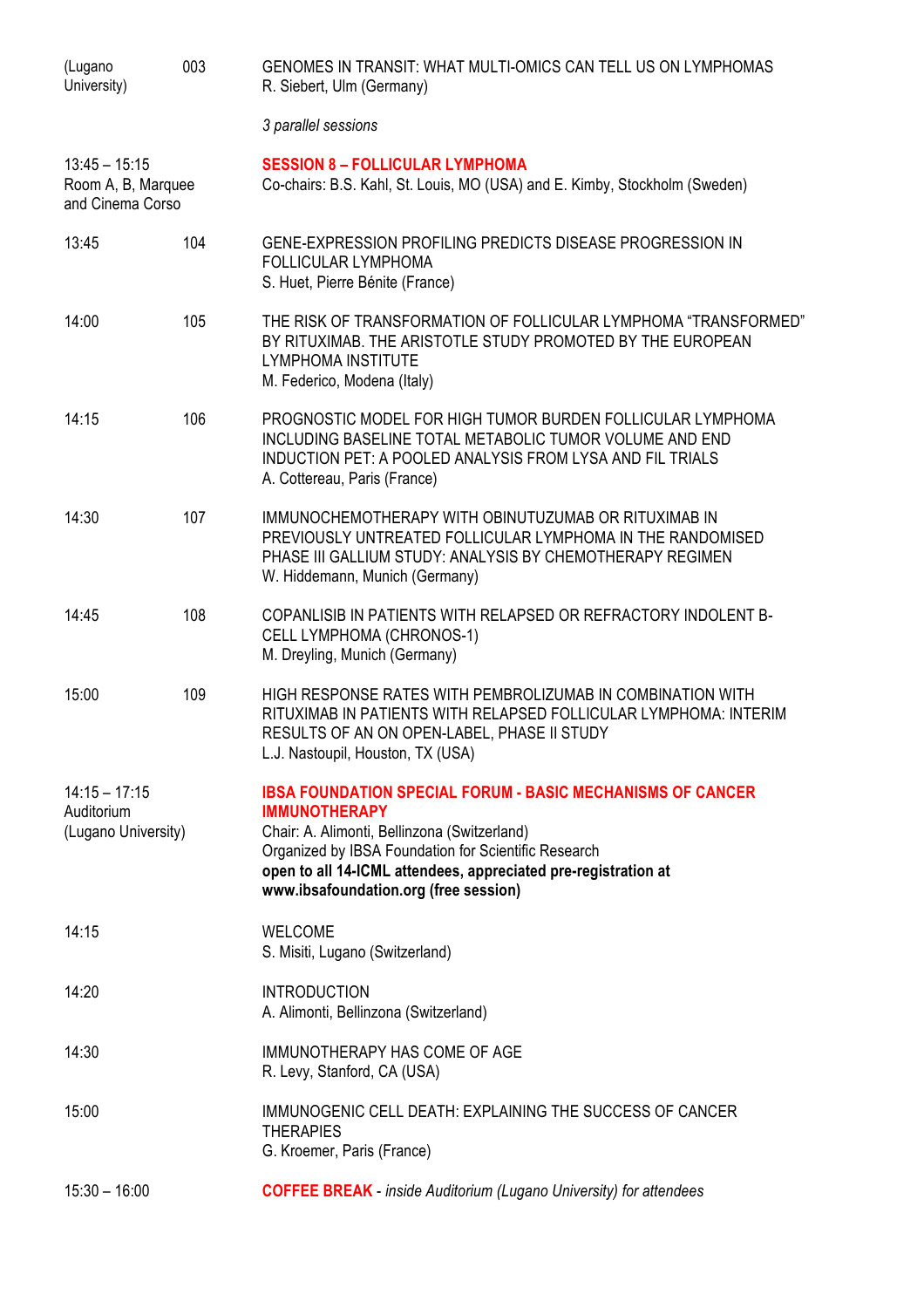| 16:00                                                     |     | WHY THE IMMUNE RESPONSE IN LYMPHOMA IS INADEQUATE<br>F. Caligaris-Cappio, Milan (Italy)                                                                                                                                                                             |
|-----------------------------------------------------------|-----|---------------------------------------------------------------------------------------------------------------------------------------------------------------------------------------------------------------------------------------------------------------------|
| 16:30                                                     |     | PRE-CLINICAL DEVELOPMENT OF NOVEL COMBINATORIAL THERAPIES<br>AGAINST MYC/BCL2 DOUBLE-HIT LYMPHOMA<br>B. Amati, Milan (Italy)                                                                                                                                        |
| $14:15 - 17:05$<br>Aula Magna<br>(Lugano University)      |     | UCLI-ICML JOINT SESSION - NATURAL KILLER / T-CELL (NK/T-CELL)<br><b>LYMPHOMA</b><br>Co-chairs: J.M. Vose, Omaha, NE (USA), J. Zhu, Beijing (China) and Y.-K. Shi, Beijing (China)<br>Organized in collaboration with Union of Chinese Lymphoma Investigators - UCLI |
| 14:15                                                     | 110 | NON-CANONICAL ROLE OF EZH2 IN NK / T-CELL LYMPHOMA<br>W.-J. Chng, Singapore (Singapore)                                                                                                                                                                             |
| 14:30                                                     | 111 | EBV-ASSOCIATED NODAL T AND NK-CELL LYMPHOMA SHOWS DISTINCT<br>MOLECULAR SIGNATURE AND COPY NUMBER CHANGES<br>W.-J. Chng, Singapore (Singapore)                                                                                                                      |
| 14:45                                                     | 112 | NK/T-CELL LYMPHOMA: WHEN PATIENTS MEET OMICS<br>W.-L. Zhao, Shanghai (China)                                                                                                                                                                                        |
| 15:00                                                     | 113 | TREATMENT OF EXTRANODAL NK/T-CELL LYMPHOMA, NASAL TYPE (ENKTL)<br>W.S. Kim, Seoul (South Korea)                                                                                                                                                                     |
| $15:15 - 15:35$                                           |     | <b>COFFEE BREAK</b> - inside Aula Magna (Lugano University) for attendees                                                                                                                                                                                           |
| 15:35                                                     | 114 | FIRST-LINE L-ASPARAGINASE-BASED CHEMOTHERAPY PLUS RADIOTHERAPY<br>IS ACTIVE IN STAGE I/II EXTRANODAL NK/T-CELL LYMPHOMA: RESULTS FROM<br>PEKING UNIVERSITY CANCER HOSPITAL<br>Y.-Q. Song, Beijing (China)                                                           |
| 15:50                                                     | 115 | CURRENT TREATMENT FOR NK/T CELL LYMPHOMA: SUN YAT-SEN UNIVERSITY<br>CANCER CENTER EXPERIENCE, CHINA<br>H.-Q. Huang, Guangzhou (China)                                                                                                                               |
| 16:05                                                     | 116 | MOLECULAR CHARACTERIZATION OF EXTRANODAL NATURAL KILLER (NK)/T-<br>CELL LYMPHOMAS, NASAL TYPE FROM LATIN AMERICA<br>L. Quintanilla-Martinez, Tuebingen (Germany)                                                                                                    |
| 16:20                                                     | 117 | NK/T-CELL LYMPHOMA, THE FRENCH EXPERIENCE<br>A. Jaccard, Limoges (France)                                                                                                                                                                                           |
| 16:35                                                     |     | <b>COMMENTS</b><br>M. Federico, Modena (Italy), W.-Q. Jiang, Guangzhou (China) and X.-P. Lu, Shenzhen<br>(China)                                                                                                                                                    |
| $15:15 - 15:35$<br>Marquee,<br>Cinema Corso               |     | <b>COFFEE BREAK</b>                                                                                                                                                                                                                                                 |
| $15:35 - 15:50$<br>Room A, B, Marquee<br>and Cinema Corso |     | DESIGN OF FUTURE CLINICAL TRIALS: REPORT OF THE 14-ICML WORKSHOP<br>Co-chairs: M.K. Gospodarowicz, Toronto (Canada) and E. Zucca, Bellinzona<br>(Switzerland)<br>A. Younes, New York, NY (USA)                                                                      |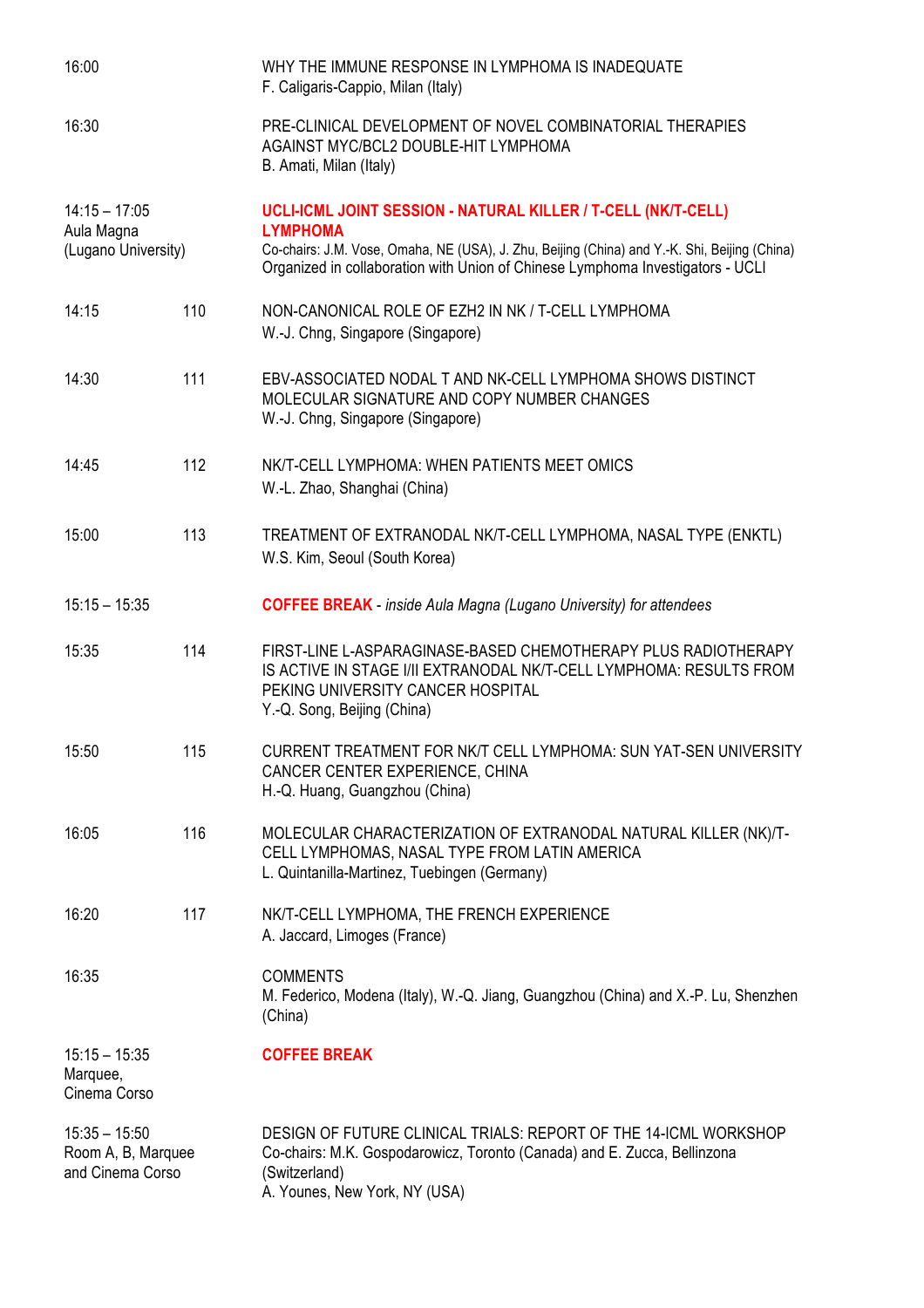| $15:50 - 17:20$<br>Room A, B, Marquee<br>and Cinema Corso |     | <b>SESSION 9 - AGGRESSIVE LYMPHOMAS</b><br>Co-chairs: M.K. Gospodarowicz, Toronto (Canada) and E. Zucca, Bellinzona<br>(Switzerland)                                                                                                                                                         |
|-----------------------------------------------------------|-----|----------------------------------------------------------------------------------------------------------------------------------------------------------------------------------------------------------------------------------------------------------------------------------------------|
| 15:50                                                     | 118 | LONG-TERM SURVIVAL AND LOSS IN EXPECTANCY OF LIFE IN A POPULATION-<br>BASED COHORT OF 7114 PATIENTS WITH DIFFUSE LARGE B-CELL LYMPHOMA<br>K.E. Smedby, Solna (Sweden)                                                                                                                        |
| 16:05                                                     | 119 | R-CHOP +/-RADIOTHERAPY IN NON-BULKY LIMITED-STAGE DIFFUSE LARGE B-<br>CELL LYMPHOMA (DLBCL): FINAL RESULTS OF THE PROSPECTIVE<br>RANDOMIZED PHASE III 02-03 TRIAL FROM THE LYSA/GOELAMS<br>T. Lamy, Rennes (France)                                                                          |
| 16:20                                                     | 120 | RADIOTHERAPY TO BULKY DISEASE PET-NEGATIVE AFTER<br>IMMUNOCHEMOTHERAPY CAN BE SPARED IN ELDERLY DLBCL PATIENTS:<br>RESULTS OF A PLANNED INTERIM ANALYSIS OF THE FIRST 187 PATIENTS WITH<br>BULKY DISEASE TREATED IN THE OPTIMAL>60 STUDY OF THE DSHNHL<br>M. Pfreundschuh, Homburg (Germany) |
| 16:35                                                     | 121 | DIFFERENTIAL EFFICACY OF BORTEZOMIB IN SUBTYPES OF DIFFUSE LARGE<br>B-CELL LYMPHOMA (DLBL): A PROSPECTIVE RANDOMISED STUDY STRATIFIED<br>BY TRANSCRIPTOME PROFILING: REMoDL-B<br>A.J. Davies, Southampton (UK)                                                                               |
| 16:50                                                     | 122 | PROGNOSTIC IMPACT OF BCL2 AND MYC EXPRESSION AND TRANSLOCATION<br>IN UNTREATED DLBCL: RESULTS FROM THE PHASE III GOYA STUDY<br>U. Vitolo, Turin (Italy)                                                                                                                                      |
| 17:05                                                     | 123 | RISK-ADAPTED THERAPY IN ADULTS WITH BURKITT LYMPHOMA: UPDATED<br>RESULTS OF A MULTICENTER PROSPECTIVE PHASE II STUDY OF DA-EPOCH-R<br>K. Dunleavy, Bethesda, MD (USA)                                                                                                                        |
| $17:30 - 18:45$<br>Marquee                                |     | <b>FAREWELL APERO</b>                                                                                                                                                                                                                                                                        |

# **Saturday, June 17, 2017**

| $08:00 - 10:30$<br>Room 156<br>(Lugano University) |     | <b>SPECIAL SESSION - CONTOURING IN MODERN LYMPHOMA RADIOTHERAPY</b><br><b>PLANNING</b><br>A.K. Berthelsen, Copenhagen (Denmark) and L. Specht, Copenhagen (Denmark)<br>Organized by International Lymphoma Radiation Oncology Group - ILROG and<br>European Society for Radiotherapy and Oncology - ESTRO<br>Compulsory pre-registration up to 30 attendees at registration@lymphcon.ch<br>(fee CHF 50.-) |  |
|----------------------------------------------------|-----|-----------------------------------------------------------------------------------------------------------------------------------------------------------------------------------------------------------------------------------------------------------------------------------------------------------------------------------------------------------------------------------------------------------|--|
| $08:30 - 10:00$                                    |     | 2 parallel sessions                                                                                                                                                                                                                                                                                                                                                                                       |  |
| Room A                                             |     | <b>SESSION 10 - IMMUNOTHERAPIES</b><br>Co-chairs: R. Levy, Stanford, CA (USA) and D.G. Maloney, Seattle, WA (USA)                                                                                                                                                                                                                                                                                         |  |
| 08:30                                              | 124 | CD27 STIMULATION ENHANCES CD20 MAB THERAPY THROUGH ACTIVATION OF<br><b>INNATE IMMUNITY</b><br>S.H. Lim, Southampton (UK)                                                                                                                                                                                                                                                                                  |  |
| 08:45                                              | 125 | NIVOLUMAB FOR RELAPSED/REFRACTORY CLASSICAL HODGKIN LYMPHOMA<br>AFTER AUTOLOGOUS TRANSPLANT: FULL RESULTS AFTER EXTENDED FOLLOW-<br>UP OF THE PHASE 2 CHECKMATE 205 TRIAL<br>M. Fanale, Houston, TX (USA)                                                                                                                                                                                                 |  |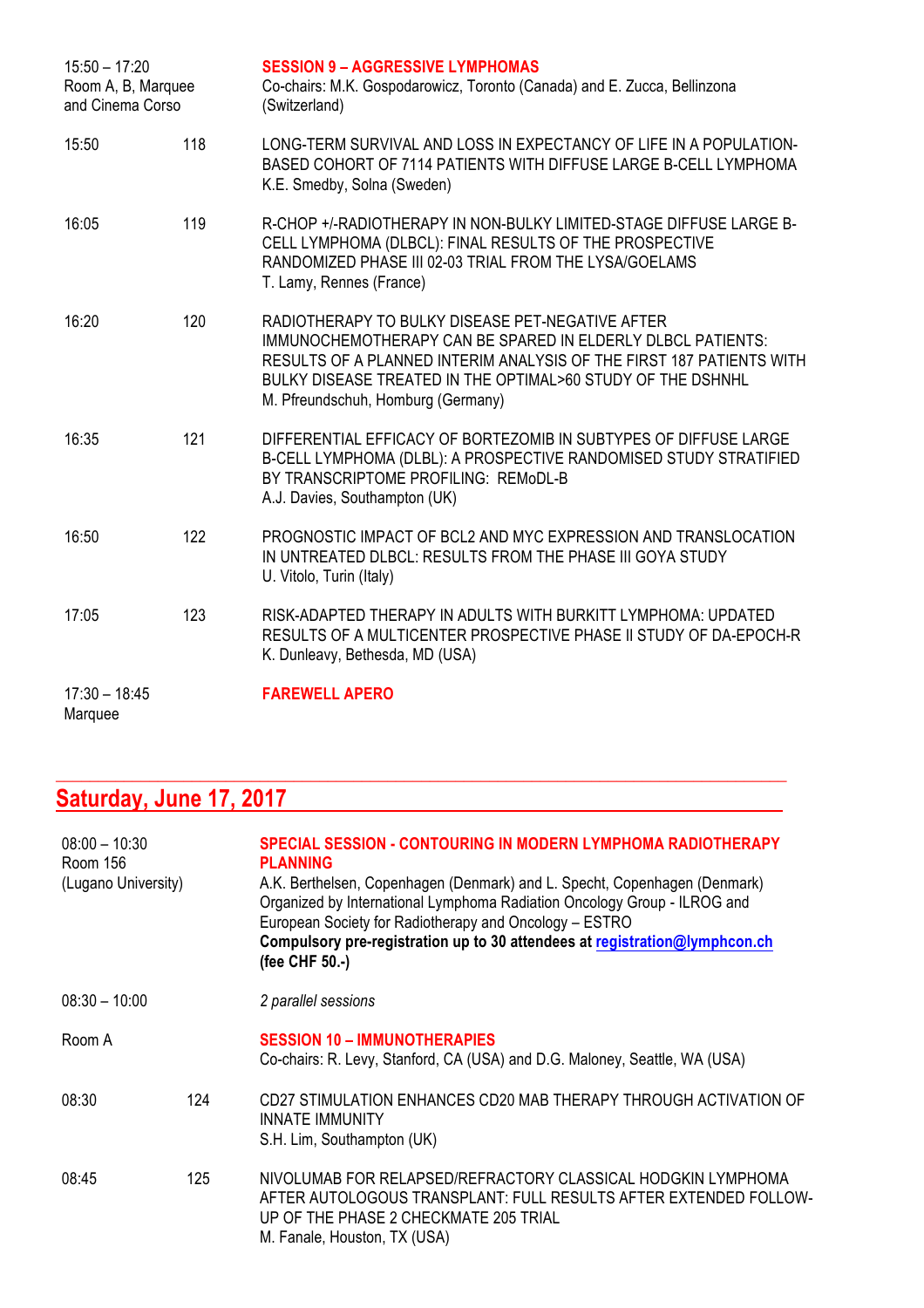| 09:00                           | 126 | PEMBROLIZUMAB MONOTHERAPY IN PATIENTS WITH PRIMARY REFRACTORY<br>CLASSICAL HODGKIN LYMPHOMA: SUBGROUP ANALYSIS OF THE PHASE 2<br>KEYNOTE-087 STUDY<br>P.L. Zinzani, Bologna (Italy)                                     |
|---------------------------------|-----|-------------------------------------------------------------------------------------------------------------------------------------------------------------------------------------------------------------------------|
| 09:15                           | 127 | A PHASE ID STUDY EVALUATING THE SAFETY AND CLINICAL ACTIVITY OF<br>ATEZOLIZUMAB COMBINED WITH OBINUTUZUMAB IN PATIENTS WITH RELAPSED<br>OR REFRACTORY NON-HODGKIN LYMPHOMA (NHL)<br>M.L. Palomba, New York, NY (USA)    |
| 09:30                           | 128 | HIGH CR RATES IN RELAPSED/REFRACTORY (R/R) AGGRESSIVE B-NHL TREATED<br>WITH THE CD19-DIRECTED CAR T CELL PRODUCT JCAR017 (TRANSCEND NHL<br>001)<br>J. Abramson, Boston, MA (USA)                                        |
| 09:45                           | 129 | A PHASE I TRIAL OF 19-28Z CAR-T CELLS POST-HIGH DOSE THERAPY AND<br>AUTOLOGOUS TRANSPLANTATION (HDT-ASCT) FOR RELAPSED AND<br>REFRACTORY (R/R) B-CELL NON-HODGKIN LYMPHOMA (B-NHL)<br>C. Sauter, New York, NY (USA)     |
| Room B                          |     | <b>SESSION 11 - MANTLE CELL LYMPHOMA</b><br>Co-chairs: U. Novak, Bern (Switzerland) and G. Salles, Lyon (France)                                                                                                        |
| 08:30                           | 130 | P53 BUT NOT SOX11 IHC HAS PROGNOSTIC VALUE INDEPENDENT OF MIPI AND<br>KI-67 IN PROSPECTIVE TRIALS OF THE EUROPEAN-MCL NETWORK<br>M. Dreyling, Munich (Germany)                                                          |
| 08:45                           | 131 | FIRST-LINE TREATMENT OF INHL OR MCL PATIENTS WITH BR OR R-CHOP/R-CVP:<br>RESULTS OF THE BRIGHT 5-YEAR FOLLOW-UP STUDY<br>T. Hawkins, Auckland (New Zealand)                                                             |
| 09:00                           | 132 | FIRST LINE TREATMENT BY THE RIBVD REGIMEN ELICITS HIGH CLINICAL AND<br>MOLECULAR RESPONSE RATES AND PROLONGED SURVIVAL IN ELDERLY<br>MCL PATIENTS; FINAL RESULTS OF A LYSA GROUP TRIAL<br>R. Gressin, Grenoble (France) |
| 09:15                           | 133 | <b>IBRUTINIB-RITUXIMAB FOLLOWED BY REDUCED CHEMO-IMMUNOTHERAPY</b><br>CONSOLIDATION IN YOUNG, NEWLY DIAGNOSED MANTLE CELL LYMPHOMA<br>PATIENTS: A WINDOW OF OPPORTUNITY TO REDUCE CHEMO<br>M.L. Wang, Houston, TX (USA) |
| 09:30                           | 134 | <b>IBRUTINIB VS TEMSIROLIMUS: THREE-YEAR FOLLOW-UP OF PATIENTS WITH</b><br>PREVIOUSLY TREATED MANTLE CELL LYMPHOMA FROM THE PHASE 3,<br>INTERNATIONAL, RANDOMIZED, OPEN-LABEL RAY STUDY<br>S. Rule, Plymouth (UK)       |
| 09:45                           | 135 | COMBINATION IBRUTINIB (IBR) AND VENETOCLAX (VEN) FOR THE TREATMENT<br>OF MANTLE CELL LYMPHOMA (MCL): PRIMARY ENDPOINT ASSESSMENT OF THE<br>PHASE 2 AIM STUDY<br>C.S. Tam, Melbourne (Australia)                         |
| $10:00 - 10:15$                 |     | <b>BREAK</b>                                                                                                                                                                                                            |
| $10:15 - 11:15$<br>Room A and B |     | <b>SESSION 12 - MARGINAL ZONE LYMPHOMA</b><br>Co-chairs: A. Lopez-Guillermo, Barcelona (Spain) and S. Montoto, London (UK)                                                                                              |
| 10:15                           | 136 | INTERFERON-FREE ANTIVIRAL TREATMENT IN B-CELL LYMPHOPROLIFERATIVE<br>DISORDERS ASSOCIATED WITH CHRONIC HEPATITIS-C VIRUS INFECTION<br>M. Frigeni, Pavia (Italy)                                                         |